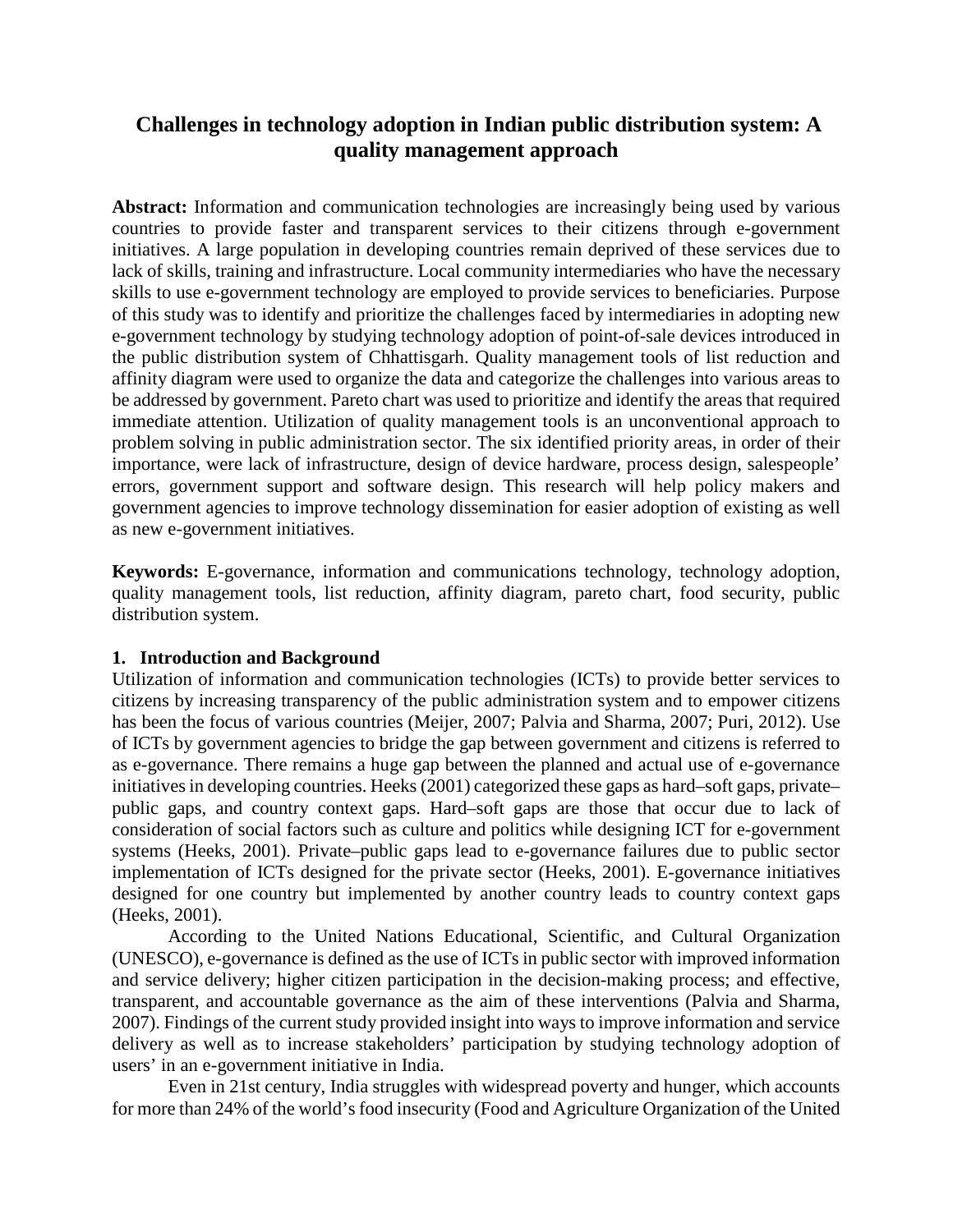Nations, the International Fund for Agricultural Development, and World Food Programme, 2014). Indian government runs various food security programs, yet the problem remains quite striking. In order to create more accountability of such food security program, the Indian government has started using various e-government initiatives. One example of such an initiative is the use of ICTs in distribution of subsidized food grains under India's public distribution system (PDS) to below poverty line households (Chopra and Rajan, 2016). Technology implementation is not the sole factor influencing the comprehensive transformation of public administration in the country. It is the adoption of technological innovation by users that leads to attainment of intended objectives (Chigona and Licker, 2008). Benefits of implementing ICTs in public sector cannot be appreciated without understanding the challenges faced by intermediaries in adopting new technology.

Part of the population in developing countries remain deprived of the benefits of technological interventions in government initiatives due to lack of exposure and limited infrastructure (Weerakkody et al., 2013). Here, exposure refers to the experience of beneficiaries with technology and infrastructure refers to (a) social infrastructure, such as information access and education; (b) physical infrastructure, such as better roads; and (c) institutional infrastructure, such as facilities that institutions have established to provide ICT education and training.

Skills of "ideal intermediaries" are required to bridge the gap between government and beneficiaries (Rajalekshmi, 2007; Sein and Furuholt, 2012). An ideal intermediary is an individual or organization capable of using ICTs based on the requirements of members of the community to which the intermediary belongs (Rajalekshmi, 2007). Successful implementation and utilization of ICTs require involvement of various intermediaries with government organizations, private firms, and cooperative societies being the major ones (Chopra and Rajan, 2016; Janssen and Klievink, 2009; Sein and Furuholt, 2012). Intermediaries often function as the primary users of ICT interventions by providing required services to secondary beneficiary users (Sein and Furuholt, 2012). Importance of studying the attitude of these intermediaries regarding technology is accentuated by the mandatory technology adoption scenario in e-governance (Chhabra et al., 2016). Mandatory adoption of technology in e-governance engenders various challenges specific to technology adoption by intermediaries, which makes this an important factor to study (Chopra and Rajan, 2016; Rana et al., 2013).

Weerakkody et al. (2013) emphasized the significance of studying technology adoption from the intermediary's perspective and ascertained a constructive citizen–government communication channeled through an intermediary. Understanding users' perceptions of technology within an entire process can help in providing better services by standardizing the design and use of ICTs (Al-Sobhi et al., 2010).

Traditionally, citizen utilization and adoption of ICTs was the focus of most of the research; recently however, various researchers have emphasized on the importance of studying the role, technology attitudes, and technology adoption of intermediaries in e-governance (Al-Sobhi et al., 2009; Al-Sobhi et al., 2010; Cecchini and Raina, 2004; Chopra and Rajan, 2016; Janssen and Klievink, 2009; Kumar and Best; 2006; Weerakkody et al., 2013). Ejiaku (2014) identified that existing research did not directly capture the difficulties faced by intermediaries when exposed to new technology, and hence, there is a greater need to study intermediaries' experiences with technology.

This study employed quality management tools to identify various challenges faced by intermediaries in adopting new technology implemented in the food security system of Chhattisgarh, India. Quality management tools include various diagrams, charts, tables,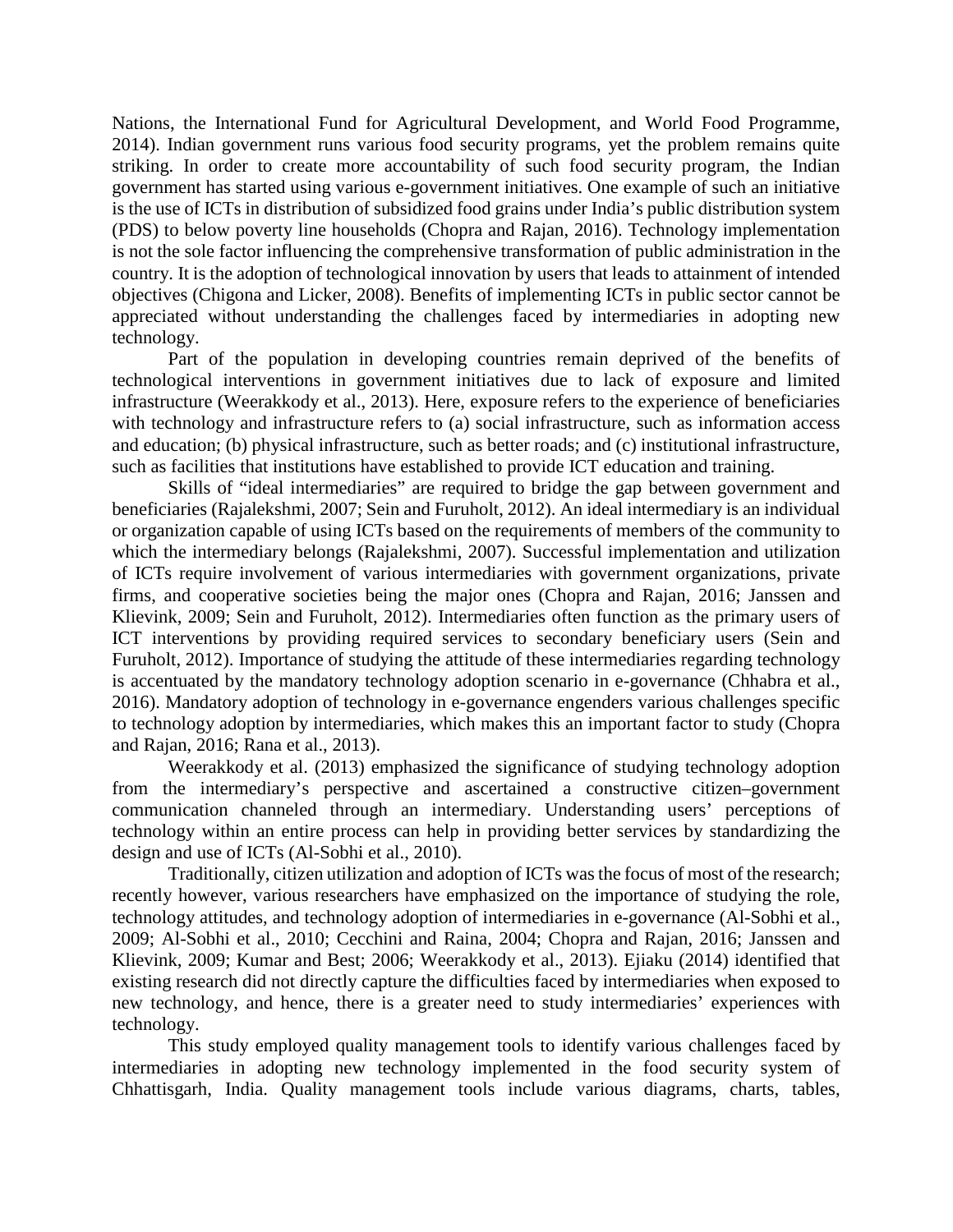techniques, and methods used to manage and improve the quality of products and processes through continuous improvement (Grover et al., 2016; Ramesh and Ravi, 2013; Tague, 2005). These tools help to increase profitability as well as customer satisfaction by continuous improvement of processes (Singh and Singh, 2014). The processes considered for this were various tasks performed in fair price shops, including receiving commodities from government agencies, authentication of beneficiaries, distribution of correct quantity of commodities, providing requested information to beneficiaries, and maintaining records of transactions. Various industries traditionally have employed quality management tools and techniques with the objective of providing better products and services to their customers (Chiarini, 2013).

Identified challenges were then categorized into major priority areas. In the context of this study, priority area refers to various themes into which the identified challenges were grouped based on apparent similarities among them. These themes were decided upon in a manner such that each theme could act as an area of improvement on which government agencies can focus for easier adoption of technology by intermediaries. These themes were then prioritized to identify the ones requiring immediate attention to successfully implement ICTs in future e-government initiatives and improve existing e-government systems.

## *1.1 Rationale for using quality management tools*

Employing quality management tools provide a novel approach for analysing ICT-related challenges in e-governance. In addition to providing solutions to a problem under consideration, data analysed using these tools are generally consolidated in a manner that can be easily transformed from theoretical information to actual practice (McQuater et al., 1995). The representation and terminology of the tools used are understandable by government stakeholders. Hence, the ease of understanding results would make the decision-making process less challenging for policymakers. Maxwell (2013) pointed out categorizing strategies as one of the methods to analyse qualitative data. As the name suggests, categorizing strategies helps to organize the qualitative data by grouping it into various categories (Maxwell, 2013). Use of quality management tools allow more information to be obtained by systematically organizing the data and expanding thinking to create a variety of ideas or focusing ideas to the particulars (Reid and Cseko, 2006; Tague, 2005).

Following subsections provide detailed information on food security system adopted by India, major technological intervention in Chhattisgarh food supply chain, and literature reviewed on challenges in ICT adoption.

#### *1.2 Food security situation in India and the public distribution system*

Food and Agriculture Organization of the United Nations (FAO) defined food security as existing when "all people, at all times, have physical, social and economic access to sufficient, safe and nutritious food that meets their dietary needs and food preferences for an active and healthy life" (FAO, 2006, p. 1). Currently in India, food access is a much bigger concern than is food availability (Khera, 2011).

The largest food security scheme of India is the PDS, which aims to provide physical and economic access to staple food grains (wheat and rice) and other essential commodities (sugar, salt, kerosene, etc.) to below-poverty-line (BPL) households (Khera, 2011). Access to food grains and other essential commodities is provided through a network of more than 535,000 fair price shops. Fair price shops are responsible for distribution of food grains and essential commodities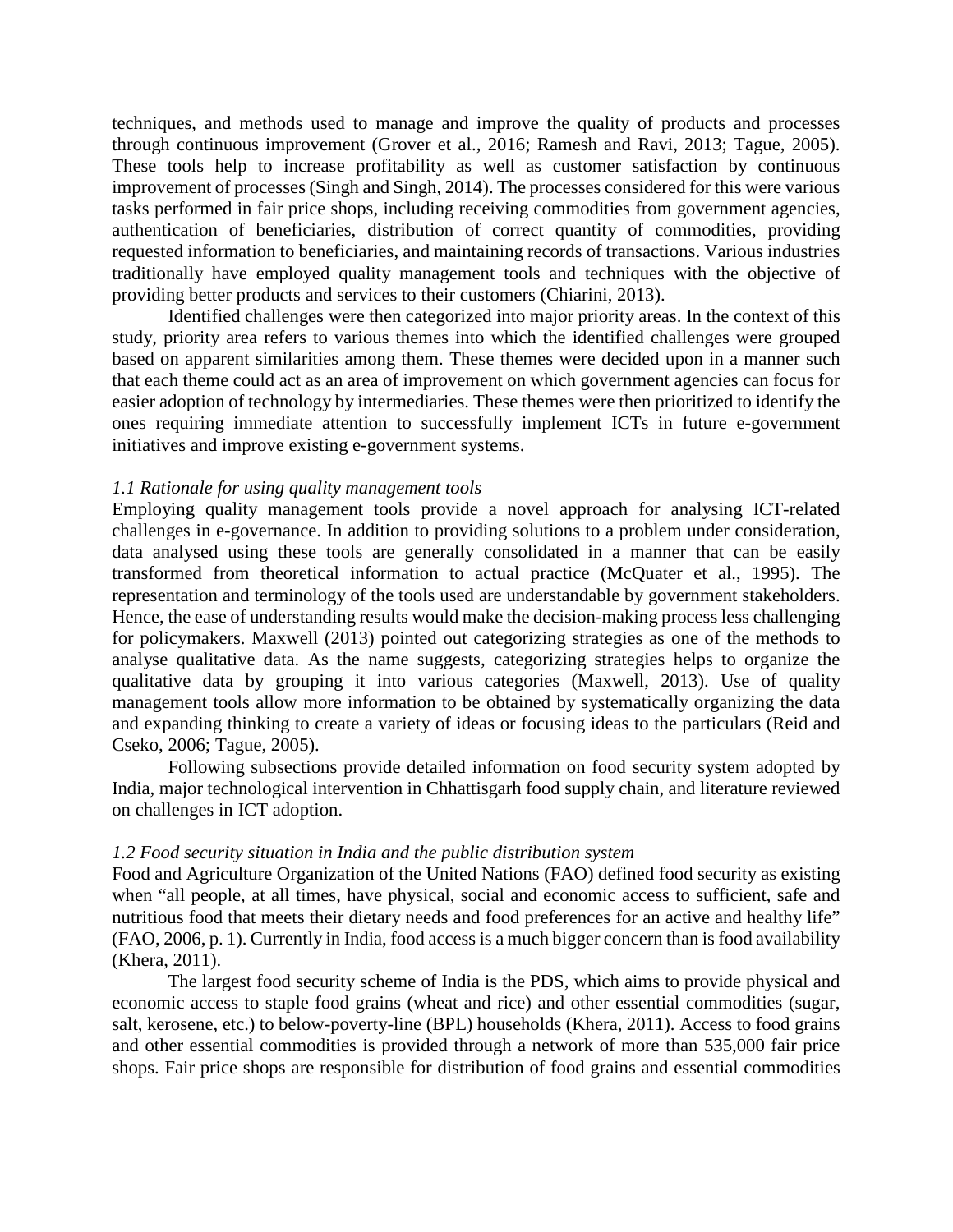at subsidized rates to beneficiaries. India's PDS is one of the largest logistical food programs operating in the world.

In order to make distribution efficient and overcome black marketing, hoarding egovernance is essential (Chopra and Rajan, 2016). Indian government aims to computerize more than 50% of fair price shops by March 2017. The state of Chhattisgarh in Central India became a role model for other states by computerizing the PDS food supply chain in 2007–2008 and implementing the Centralized Online Real-Time Electronic Public Distribution System (COREPDS) in 2012 (Chhattisgarh Department of Food, Civil Supplies and Consumer Protection, 2012). Computerization of fair price shops reduce corruption indirectly by increasing transparency (Bathla et al., 2015). Increased transparency is achieved by making information widely available to all the involved stakeholders in the supply chain. Other benefits of implementing ICTs include user-friendly processes, reduced transaction time, easier analysis of transaction data, and easier beneficiary authentication (Chopra and Rajan, 2016).

#### *1.3 ICT in public distribution system of Chhattisgarh*

Introduced in the PDS of Chhattisgarh in 2012, COREPDS aimed to empower beneficiaries, reduce commodity diversion, and provide better service to beneficiaries (Chopra and Rajan, 2016). Before the implementation of COREPDS, each beneficiary household was linked to one particular fair price shop. This created a forced monopoly of fair price shop owners leading to beneficiary exploitation and commodity leakage from the system (Chopra and Rajan, 2016). COREPDS aimed at overhauling the existing system by providing the option of portability to beneficiaries. With the introduction of portability, each beneficiary household was linked to all fair price shops and was given the right to choose the fair price shop from which they could buy their entitlements. The fear of losing beneficiaries created a competition between fair price shops and forced them to provide better services. Portability was bound to complicate commodity tracking, beneficiary identification, and transaction recording. Use of ICT was inevitable for a transparent and more efficient system. Hence, all fair price shops were equipped with point-of-sale (POS) devices with internet connectivity and beneficiaries were provided with a smartcard.

Each beneficiary is authenticated and checked for the eligible quantity by swiping the smartcard with the POS device. Salesperson then enters the required quantity of commodities, which is updated with the central server. The device generates a receipt, which is provided to the beneficiary, after which the payment is received and beneficiary can collect the commodities. Freedom to choose fair price shops and installation of POS devices empowered beneficiaries by eradicating the forced monopoly of fair price shops, providing better service, weeding out nonperforming fair price shops, and reducing diversion of commodities through automated authentication of beneficiaries.

#### *1.4 Challenges in technology adoption*

Heeks (2001) studied the extent of e-government failure and established that 35% of

e-government initiatives are complete failures, 50% are partial failures, and only 15% are successes. Successful adoption of e-governance initiatives faces a variety of challenges. Rao (2004) studied rural ICT infrastructure and identified durable technology, degree of employee involvement, transparency, cost reduction, citizen convenience, process improvement, ease and strength of the public–private partnership arrangement, and increased revenue as major factors responsible for successful implementation of ICT projects.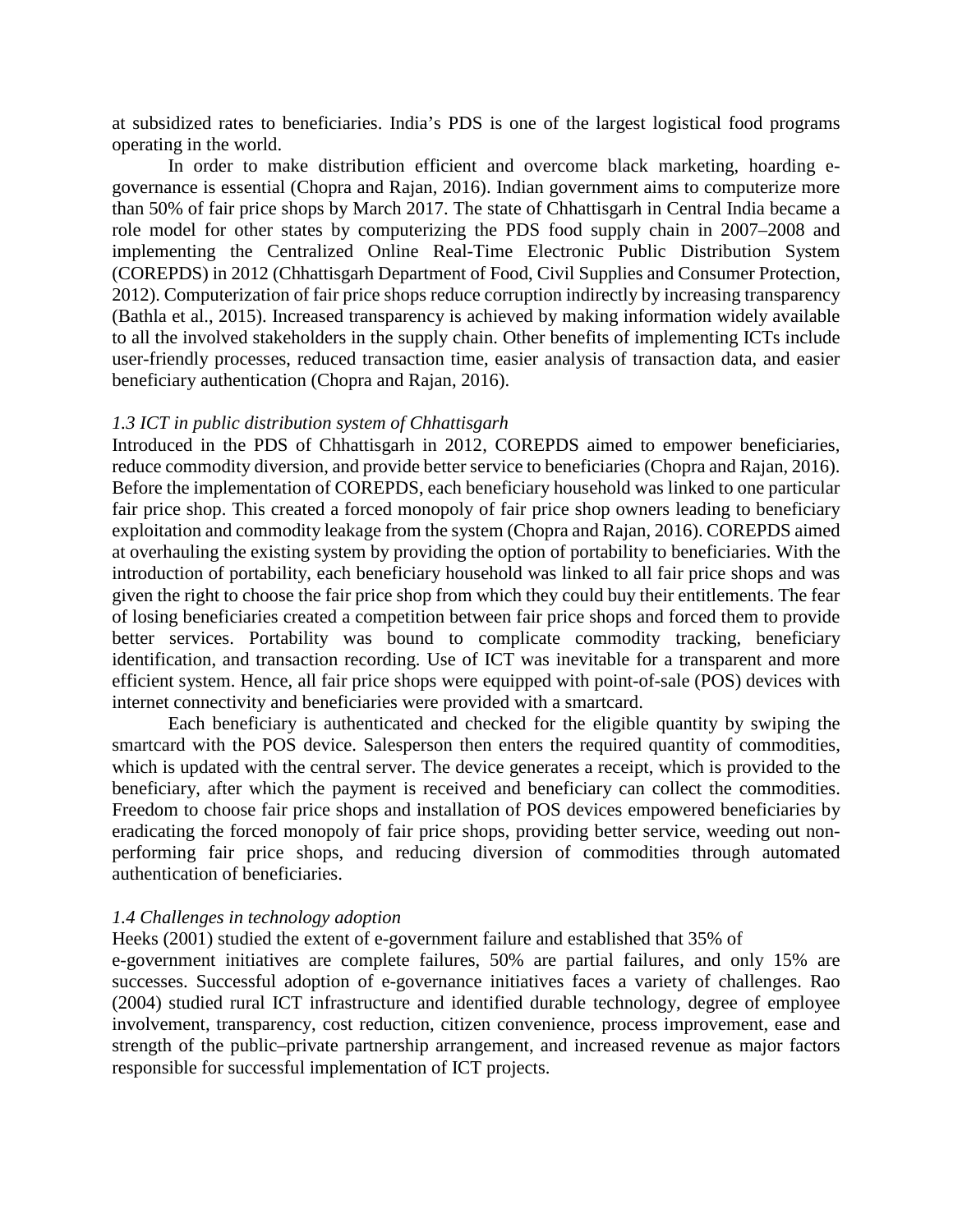Gichoya (2005) reviewed literature of ICT implementation in developing countries and categorized the factors affecting technology implementation into success factors and failure factors. He identified vision, strategy, government support, technological advancements, beneficiary expectations, effective project management, and ethical practice as the major drivers and enablers for success of ICT projects. Gichoya (2005) further identified infrastructure, funding, incompatible data systems, leadership style, culture, attitude, and lack of skill toward e-governance as the major barriers in the way of smooth implementation of e-government initiatives. Vision, strategy, and government support were mentioned as the most important success factors, and insufficient resources and lack of infrastructure were identified as failure factors.

Ejiaku (2014) discussed various challenges encountered in the adoption of ICT in developing countries and determined that infrastructure, training, government policies, and the country's culture were the major challenges. Infrastructure included telecommunication systems as well as human resources required to effectively operate these systems (Ejiaku, 2014). Training included providing sufficient education and skills to professionals involved in creating and maintaining the infrastructure (Ejiaku, 2014). Various policies and funding towards ICT infrastructure were related to the government's attitude and country's culture towards ICT (Ejiaku, 2014).

Abovementioned studies undertook a critical examination of ICT adoption in rural egovernance initiatives and therefore provided a broad list of challenges faced in adopting new technology. However, the research methodology of these studies did not take into consideration the opinion of primary users of introduced technology, which may have created a gap in the studies' analyses and actual challenges faced in field. Furthermore, the literature did not provide information on the importance of these challenges. This is important because some of the identified challenges may require more focus from government agencies compared to others. The present study attempted to fill this gap in the literature by creating an organized list of challenges faced by fair price shop salespeople in adopting POS devices and then creating a list of priority areas on which government agencies and policymakers must focus.

## **2. Methodology**

In this section we describe the tools used to analyse data, participants, sample selection, survey instrument, and procedure of data collection and analysis.

# *2.1 Quality management tools*

Tague (2005) categorized quality management tools into six categories, which included (a) idea creation tools, (b) process analysis tools, (c) cause analysis tools, (d) data collection and analysis tools, (e) planning and implementation tools, and (f) decision-making and evaluation tools. Brief descriptions of these tools along with some examples are given in Table 1. Data analysis, idea creation, and decision-making tools were used in this study to analyse the data collected through questionnaire-based survey.

| ан |  |
|----|--|
|----|--|

*2.1.1 List reduction*. List reduction is a data evaluation and analysis tool used to narrow down a list of brainstormed options by removing duplicate and trivial ideas (José Tarí, 2005; Tague, 2005). The purpose of using this tool was to reduce the 71 ideas identified from the survey into a reasonable number by eliminating the options that were not related to the research objective and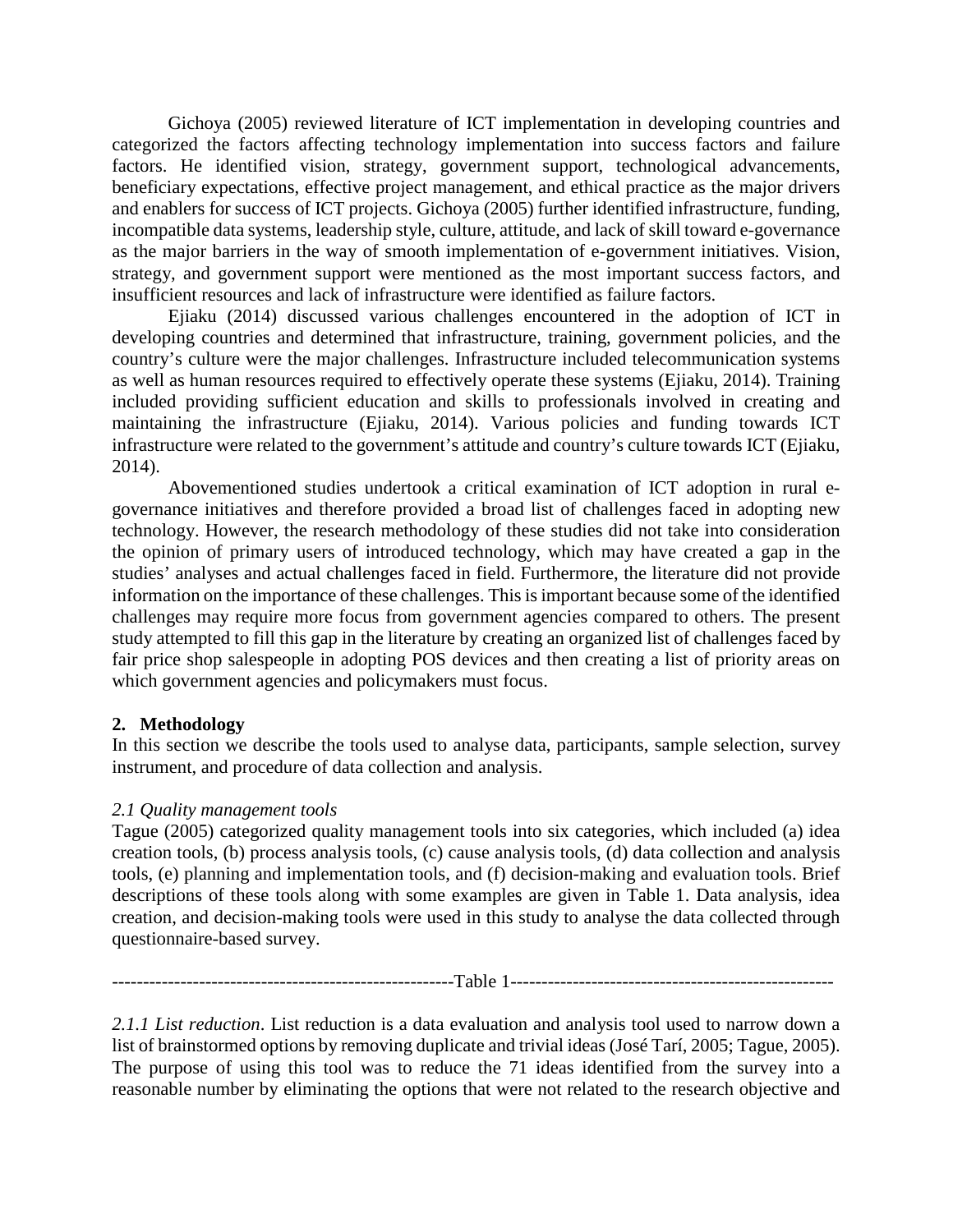combining the options that were similar to each other. Each idea was first evaluated by filtering the list and removing the ideas that were not related to the research objective. Then, each of the remaining ideas was compared to all others and identical ideas were then grouped as one challenge. A list of the processed data after applying list reduction is provided in the appendix. This list, obtained after using the tool, was the final list of 33 challenges faced by fair price shop salespeople in adopting the point-of-sales devices. These data were further analysed using an affinity diagram.

*2.1.2 Affinity diagram.* An affinity diagram is an idea-creation and brainstorming tool used to gather information and consolidate a large number of ideas into categories that have a natural affinity (Chansa-ngavej and Srijuntub, 2010; Tague, 2005). An affinity diagram can be used in any scenario where a large number of ideas are to be categorized under various themes. Grover et al. (2016) used an affinity diagram to group challenges faced by small food facilities in the adoption of preventive controls of food safety modernization act. Cheng and Leu (2011) employed an affinity diagram in the construction sector to analyse and classify common bridge construction defects into suitable groups based on the underlying similarities among them. The aforementioned literature shows the use of an affinity diagram to group challenges faced under two different scenarios. A similar approach was used in the current study to group the challenges obtained by list reduction into six themes or priority areas. The six priority areas were selected from the literature in a manner such that each priority area could be considered as an area requiring focus from government agencies and policymakers (Ejiaku, 2014; Gichoya, 2005; Omekwu, 2003; Rao, 2004). These focus areas were further prioritized using a Pareto chart.

*2.1.3 Pareto chart.* A Pareto chart is a bar graph used to prioritize a large number of brainstormed options and focus on the most significant ones (Tague, 2005). This chart is based on the Pareto principle, which states that 80% of the effects are caused by 20% of the causes (Oke et al., 2008). In context of this research, Pareto chart was used to prioritize the six identified areas to determine the most important areas of improvement on which policymakers should focus for better ICT adoption. The number of salespeople who stated a challenge in adopting POS devices was considered as the frequency of that particular challenge. The sum of all the challenges falling under each priority area was considered as the frequency of that particular area. The six priority areas were arranged in descending order of their frequency. Arranging them in decreasing order made it easier to distinguish the areas requiring higher attention from those requiring little or no focus.

Aforementioned methodology is diagrammed in figure 1. Top row shows the processing of data from collection to final outcome and bottom row shows the tools used to analyse the data at each step.

-------------------------------------------------------Figure 1----------------------------------------------------

## *2.2 Participant description and selection*

Participants in the study consisted of fair price shop salespeople who operated governmentmandated POS devices to distribute food grains and other essential commodities. Salespeople working in fair price shops are responsible for receiving the commodities from government warehouses, displaying samples of food grains that the fair price shop is supplying, authenticating beneficiaries by their ration card, selling commodities to registered cardholders at the issue price specified by state government, and maintaining a record of each transaction. Use of POS devices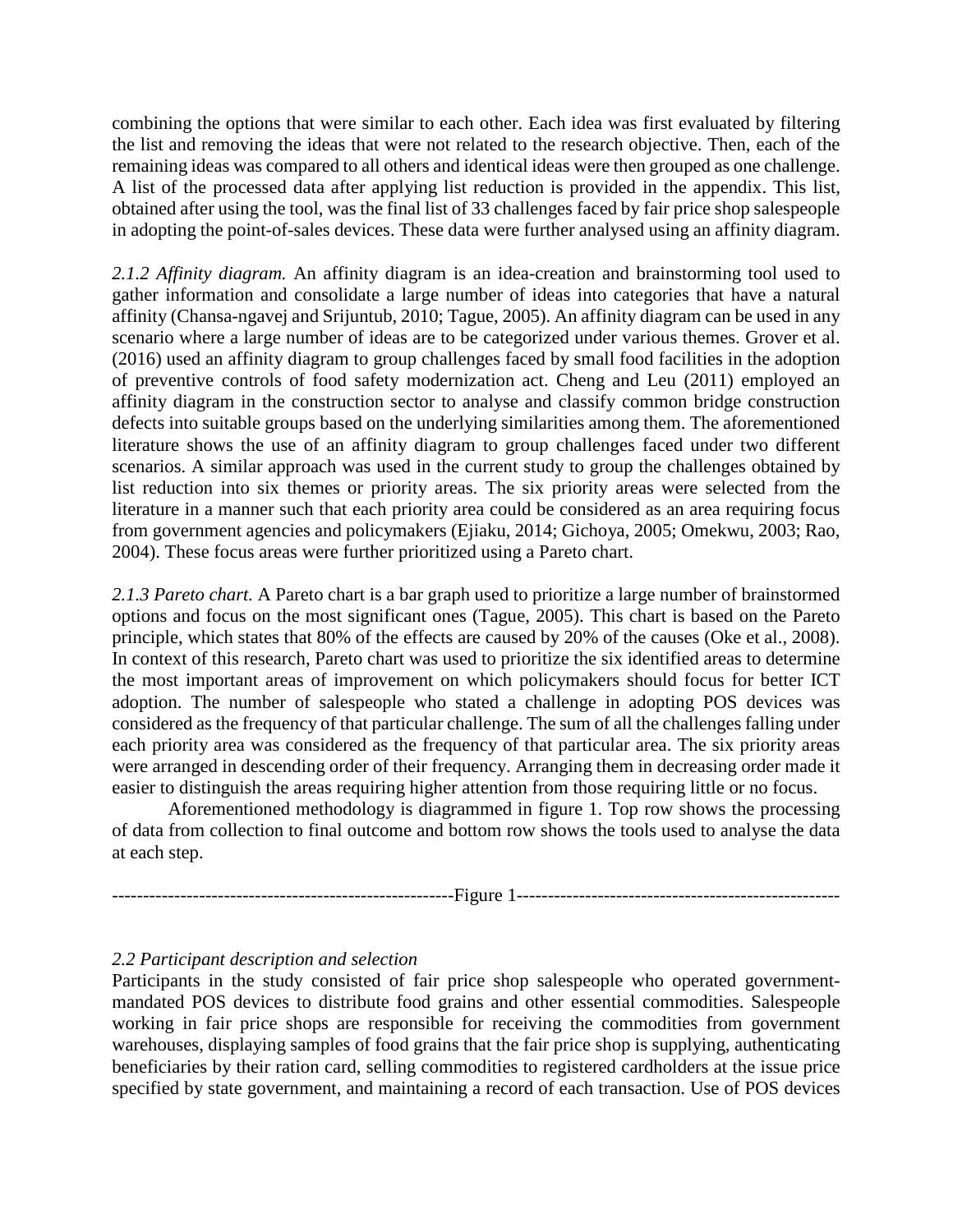in fair price shops was the criterion of sample selection. Out of 218 fair price shops where POS devices were installed at the time of data collection (Chopra and Rajan, 2016), 170 usable responses were analysed by employing various quality management tools. Sample descriptive statistics of these responses are listed in Table 2.

-------------------------------------------------------Table 2----------------------------------------------------

As shown in Table 2, more than 36% of the respondents were 21 to 30 years old, approximately 31% were 31 to 40 years old, and approximately 16% were from 41 to 50 years old, allowing us the opportunity to get the opinion of salespeople from various age groups. This is important because attitude towards new technology is different for younger than for older operators (Morris and Venkatesh, 2000). Similarly, experience with technology plays a vital role in developing one's attitude toward adopting it (Liao and Lu, 2008). Therefore, a variety in the experience of salespeople working in fair price shops as well as the variety in their experience with POS devices helped in understanding the challenges of technology adoption from the perspective of salespeople with different levels of experience.

# *2.3 Survey instrument and data collection*

Information on challenges faced by fair price shop salespeople while adopting new technology was collected as a part of a larger survey conducted in three districts of Chhattisgarh in December 2013 by the second and third author. A questionnaire was prepared in the native language of participants (Hindi) to make it easier for them to understand what was being asked. The questionnaire consisted of 66 items, of which two open-ended questions asked the participant's opinion about POS devices and suggestions for modifications of POS devices as well as changes in business processes due to POS devices.

Responses to these questions were used to identify major challenges faced by fair price shop salespeople in adopting the POS devices to carry out daily transactions. Participants with an education level of bachelor's degree or higher were asked to complete the survey themselves, and a 10-minute interview was conducted to verify their responses (Chopra and Rajan, 2016). Interviews lasting from 45 minutes to 1 hour were conducted for all other participants, during which the questions were explained and responses to each question were recorded by interviewers (Chopra and Rajan, 2016).

## *2.4 Data analysis*

Data collected were translated from Hindi to English, and the responses were kept anonymous during the analysis. Data were recorded and analysed in a Microsoft Excel<sup>®</sup> worksheet and a builtin Microsoft Excel® Pareto chart format was used to prioritize the major focus areas and challenges.

## **3. Findings**

# *3.1 List reduction and identified challenges*

Some of the observations in the 71 identified items were identical and could be placed under one challenge. An example of identical observations is that some of the salespeople mentioned that the device did not provide real-time information of the quantity of commodities sold as well as stock remaining in the fair price shop, whereas others mentioned that there was a difference in the quantity of stock available in fair price shop shown by POS device versus the actual stock in the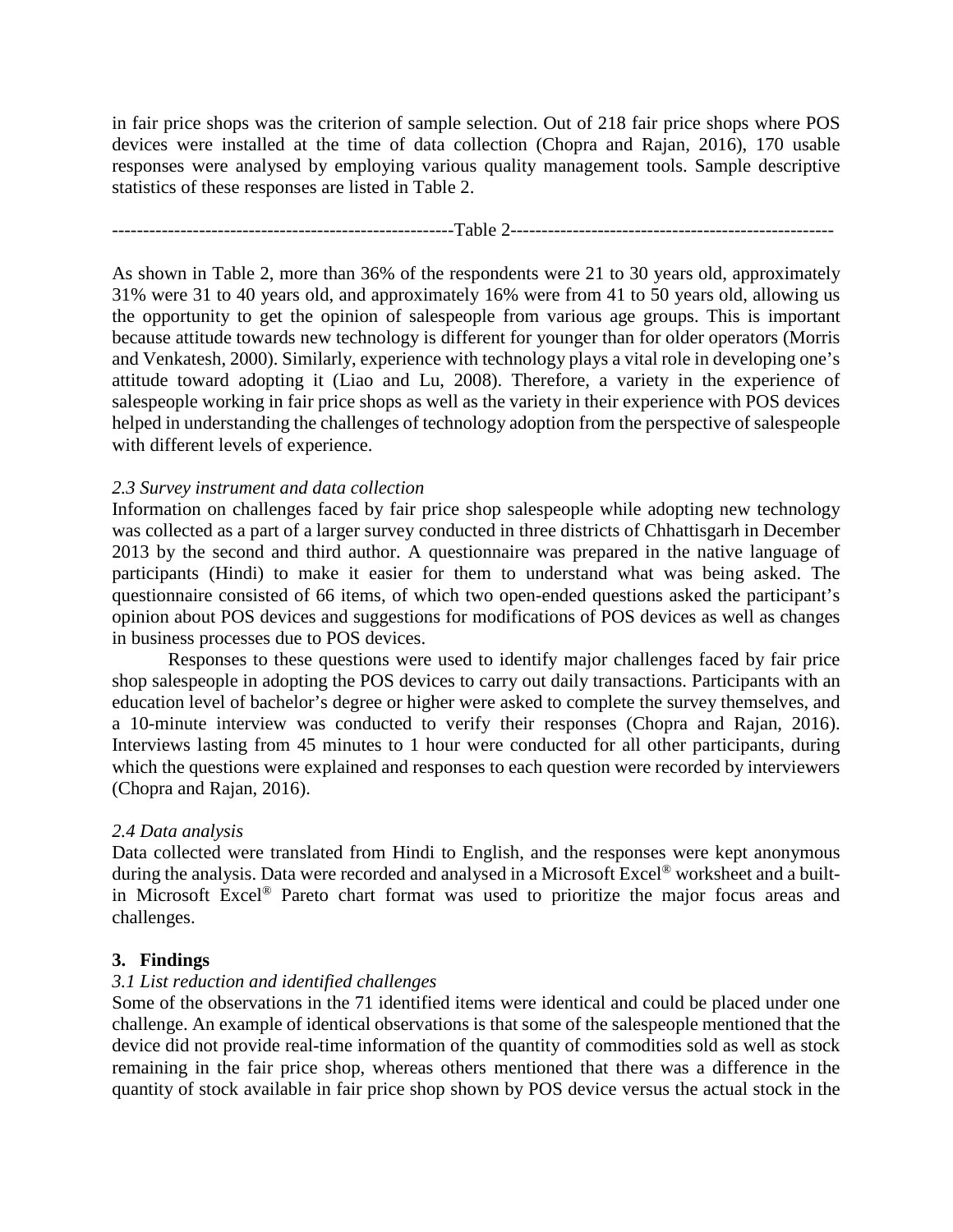shop. These two points were aggregated into one challenge named real-time information of stock required.

Similarly, some of the responses were trivial for the purpose of this study and were not considered for further analysis. For example, some of the salespeople pointed out that they wanted shop hours to be increased to provide better service to beneficiaries. Others mentioned that fair price shops did not receive commodities on time when the stock was depleted, and they had to buy some of the commodities from the open market at higher prices to be able to serve the beneficiaries. Many times, available commodities were of poor quality and fair price shop salespeople had to get the grains cleaned themselves. Although observations like these were concerned with challenges faced by salespeople while making transactions, these were not related to adoption of POS devices. Hence, these challenges were removed from the list.

Once the trivial and duplicate ideas were removed, a final list of 33 challenges was identified. Identified challenges are described briefly in the appendix.

## *3.2 Affinity diagram*

Affinity diagram with 33 challenges consolidated into six potential priority areas is shown in Figure 2. The six areas into which the challenges were divided were: device design (from both hardware and software points of view), process design, infrastructure, government support, and salespeople's errors. These themes were selected considering the general realms on which governments could focus for better adoption of technology in e-government initiatives. Some of the responses of fair price shop salespeople categorized on the basis of identified priority areas are exhibited in Table 3.

-------------------------------------------------------Figure 2---------------------------------------------------- -------------------------------------------------------Table 3----------------------------------------------------

## *3.3 Pareto chart for priority areas*

The Pareto chart depicting the prioritized order of focus areas is shown in Figure 3. The rank order was as follows: (a) infrastructure, (b) device design: hardware, (c) process design, (d) salespeople' error, (e) government support, (f) device design: software. The number at the top of each bar represents the sum of frequency of challenges falling in each priority area. The line graph depicts the cumulative percentage of the frequency. The graph shows that approximately 75% of the challenges faced in technology adoption can be minimized by focusing on improvement in three areas: infrastructure, device hardware design, and process design. Salespeople' error, government support, and device software design were not immediate concerns on which to focus.

-------------------------------------------------------Figure 3----------------------------------------------------

## **4. Discussion**

Purpose of this study was to identify and prioritize challenges faced by users in technology adoption in e-government initiatives by analysing the adoption of POS devices introduced in the PDS of Chhattisgarh to distribute essential commodities, manage stock, reorder supplies, authenticate beneficiaries, and maintain records. Quality management tools were used to analyse the data. Findings from this systematic methodology of data analysis can be used to interpret and prioritize the technology adoption challenges for future e-government initiatives. This will help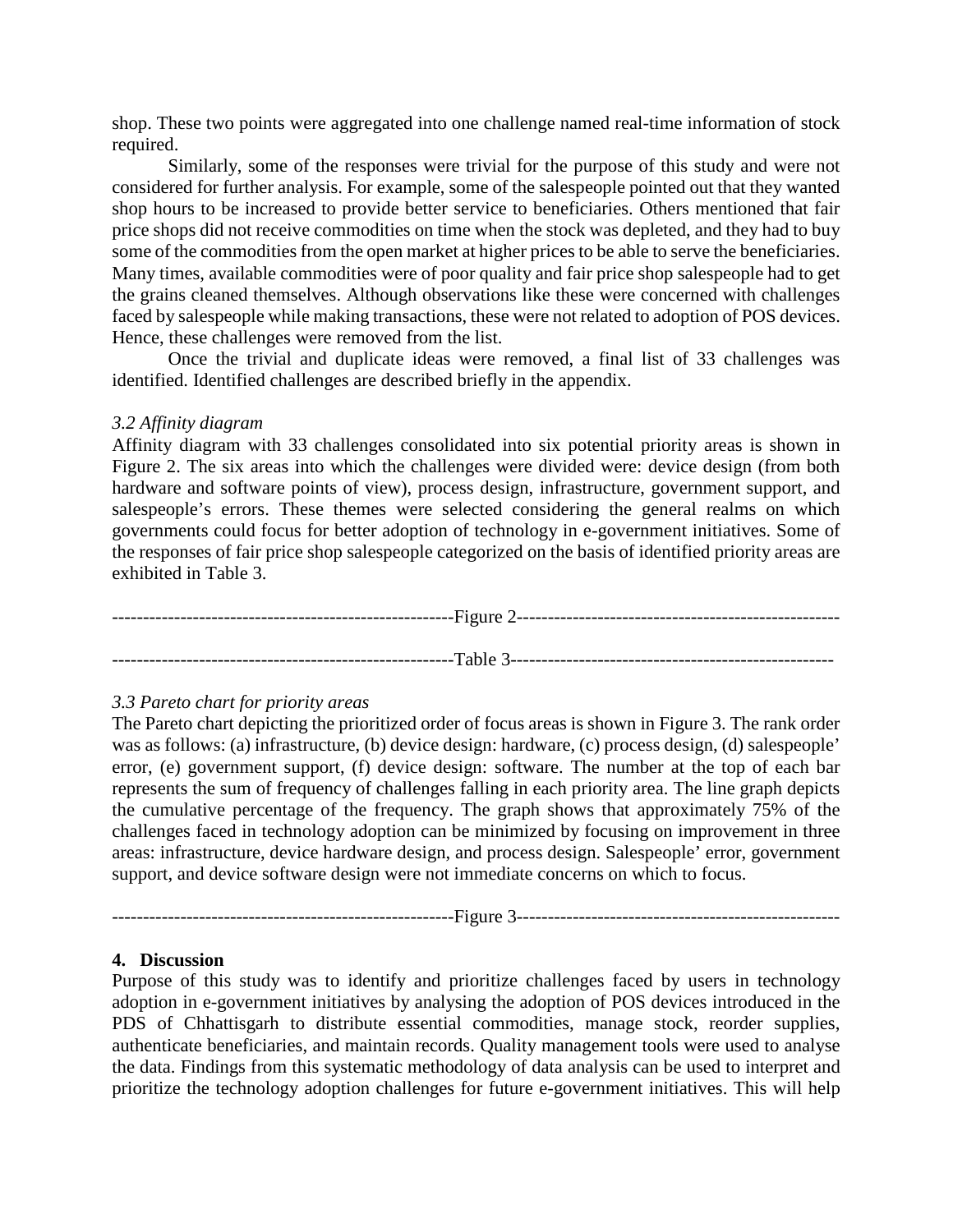government representatives and policymakers to focus on the top priority challenges that could help them channel funds to appropriate areas as well as optimize the use of resources. Moreover, the study demonstrates the use of quality management tools in the area of public administration and technology adoption. This provides an opportunity to use these tools in future studies related to adoption of technology as well as e-government and public administration challenges.

The prioritized list of challenges established lack of infrastructure as the biggest challenge faced by users in adopting new technology. Ejiaku (2014), Gichoya (2005), and Omekwu (2003) also identified lack of proper infrastructure, such as telecommunication systems and information technology personnel, to be a major hindrance in ICT adoption. Lack of ICT infrastructure is the reason for stagnated development of e-governance in developing countries (Ejiaku, 2014). Adding to the current literature, the present study found that lack of infrastructure comprised more than 33% of total challenges. The affinity diagram depicted that infrastructure consisted of three challenges. Providing better connectivity by employing a faster network, installing more than one device per shop, and establishing call centres to register and get solutions to new technologyrelated queries were the infrastructure related challenges faced by ICT users. This means that focusing on three of the 33 identified challenges could help in easier adoption of technology by resolving 33% of the challenges. Detailed planning of required infrastructure before establishing new technology and development as well as maintenance of ICT infrastructure could make it easier for users to adopt and employ ICT in their routine activities.

As shown in the Pareto chart (Figure 3), design of device hardware was the second most significant priority area identified by the study. Rao (2004) also identified technology design as a factor affecting successful implementation of new technology. Participants of the study mentioned device size, device speed, quality of display, and weak batteries among various challenges that made it difficult for them to carry out transactions efficiently. Approximately one fourth of the challenges were related to device hardware design, which leads to the suggestion that an ergonomically designed technological intervention is more likely to achieve easier ICT adoption. Ergonomics is a discipline of science that deals with the study of the relationship between humans and their environment through the design and use of equipment in such a way to minimize users' fatigue and optimize performance (Dul et al., 2012). Therefore, designing devices for egovernment systems in a manner that makes them easier for the users to operate would lead to easier technology adoption.

The third most significant priority area identified in the study was process design, which constituted more than 15% of the total challenges. Rao (2004) suggested that process challenges can be a major barrier in implementation and adoption of new technology. Participants provided various suggestions for better processes that would lead to more efficient technology use. For example, one of the respondents mentioned that "money should be deducted directly from the beneficiary's smartcard and debited to fair price shop owner's bank account." They noted that linking beneficiaries' smart cards to their bank accounts and POS devices to fair price shop owners' bank account could lead to more efficient handling of money and better recordkeeping.

Salespeople' error was one finding that was not discussed in the literature. Errors due to human negligence contributed to 14% of the challenges. These errors included salespeople being slow in carrying out transactions, devices getting stolen, and errors being made while carrying out transactions.

Government support was mentioned as a concern in ICT adoption in most of the literature (Ejiaku, 2014; Gichoya, 2005; Rao, 2004), but this study found that it contributed to only 8% of the total challenges faced by ICT users in adopting new technology. This finding was consistent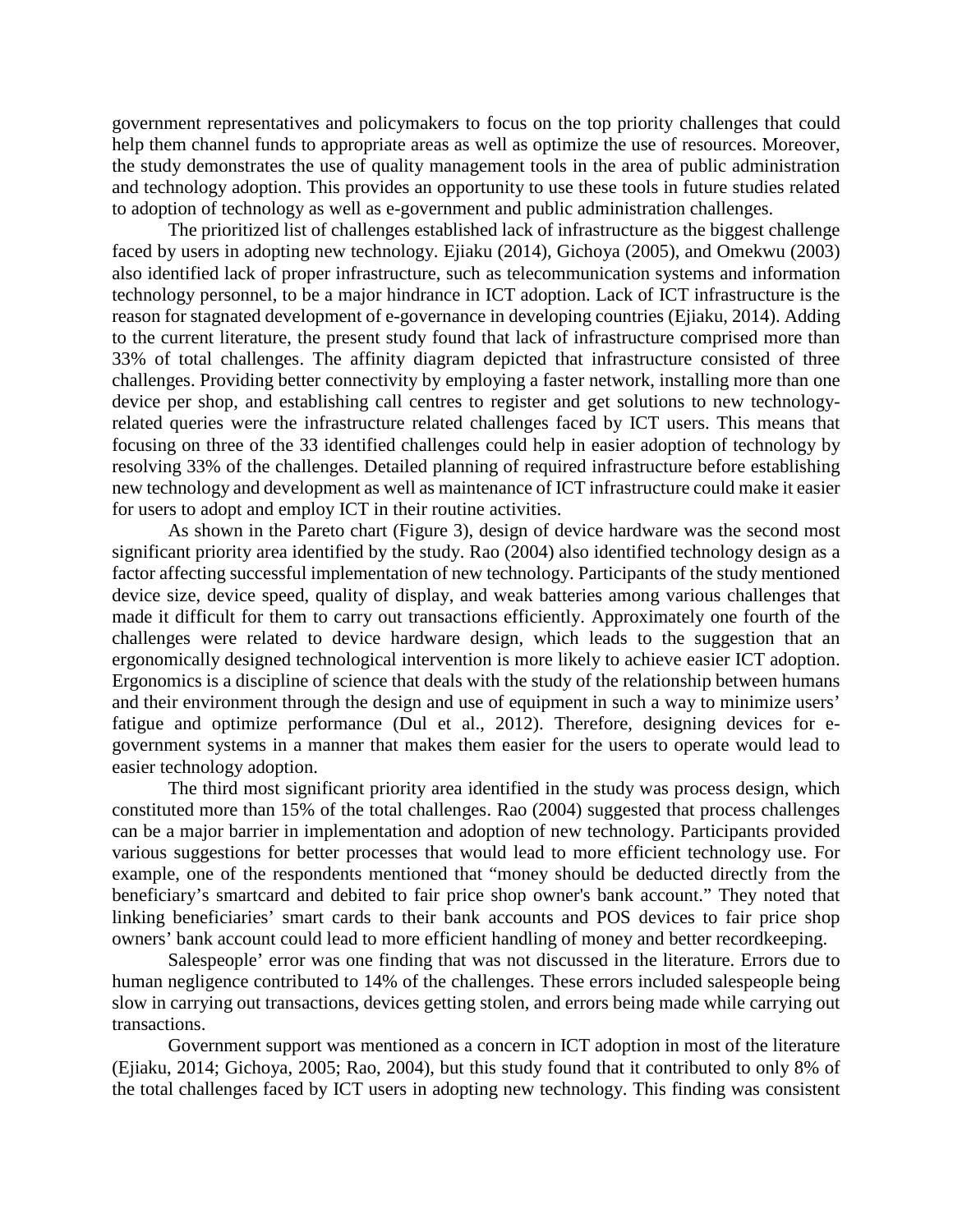with those of Chopra and Rajan (2016), who studied intermediary satisfaction with mandatory adoption of e-government technologies in the PDS of Chhattisgarh by using the Unified Theory of Acceptance and Use of Technology. The study revealed that facilitating conditions had nonsignificant effects on technology satisfaction (Chopra and Rajan, 2016). They defined facilitating conditions as the amount of training and support related to POS devices made available to fair price shop salespeople (Chopra and Rajan, 2016).

Software design comprised less than 5% of the total challenges. These challenges were related to software upgrades, provisions to obtain real-time information about stock on hand, stock information in the device according to beneficiary's category, lists of beneficiaries, and daily transaction records. Rao (2004) identified software design as an important factor in rural egovernance application and mentioned that the user interface must be in the regional language, record user transactions, maintain the privacy of beneficiary information, and be easy to upgrade. Most of the software-related challenges in the current study dealt with the requirement of having all job-related information in the device itself. This showed that the primary users of technology were concerned about not having all the information that they needed to perform their job.

Findings from this study may be used by policymakers and governments to focus resources on areas that need immediate attention and not to use resources on areas that do not require prompt action. Findings showed that resources could be judiciously utilized by channelling them into infrastructure, hardware design, and process design. This would solve three-fourths of the concerns of users in adopting new e-governance technology.

#### **5. Conclusion and future work**

This study identified and prioritized major challenges in adopting technology under the mandatory adoption scenario of e-governance. The six identified priority areas, in order of their significance, were lack of infrastructure, design of device hardware, process design, human error, government support, and software design. E-governance initiatives have a huge scope in both developing and developed nations. The findings from this research can help in the employment of technological interventions in future e-government measures.

Qualitative methods were utilized in this study to analyse the responses of users and gain understanding of the major challenges in adopting new technology in e-government initiatives. The findings of this study could be accompanied by a quantitative study to obtain a deeper understanding of the relationships and identify the challenges in technology adoption. This could help in providing deeper insight into the data by testing the hypothesis if the uppermost significant challenges were significantly related to technology adoption and the least significant challenges had a non-significant relation to technology adoption.

The challenges and order of priority areas identified in the study were based on new ICT implementation in the food supply chain of PDS of one of the states in India. Similar studies in egovernment initiatives in other areas could bolster the findings of this study and also provide deeper understanding of areas on which government agencies must focus.

#### **Acknowledgements**

We would like to thank our partners who supported our research: Department of Food, Civil Supplies and Consumer Protection, Government of Chhattisgarh; and A. K. Somasekhar and the COREPDS team at National Informatics Center (NIC), Chhattisgarh.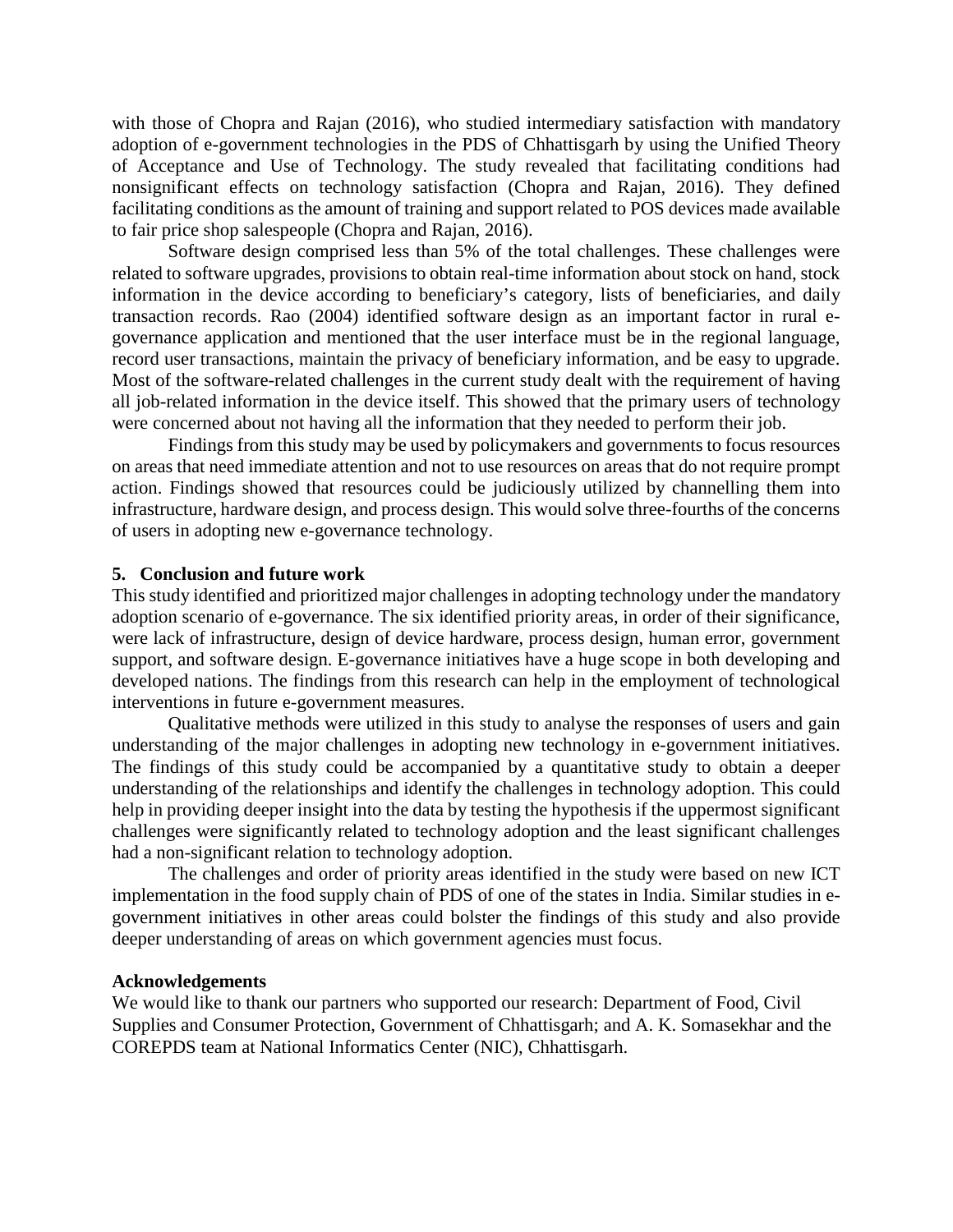#### **References**

- Al-Sobhi, F., Kamal, M. and Weerakkody, V. (2009) 'Current state of e-services in Saudi Arabia: The case of intermediaries in facilitating government services in Madinah city', in *European and Mediterranean Conference on Information Systems in Izmir, Turkey, 13-14 July 2009*.
- Al-Sobhi, F., Weerakkody, V. and Al-Busaidy, M. (2010) 'The roles of intermediaries in the diffusion and adoption of e-government services', in *Sixteenth Americas Conference on Information Systems, Paper 385 in Lima, Peru, 12-15 August, 2010*.
- Bathla, S., Bhattacharya, P. and D'Souza, A. (2015) 'India's National Food Security Act 2013: Food distribution through revamped public distribution system or food stamps and cash transfers?', *Agricultural Economics Research Review*, Vol 28. No. 1, pp. 39–55.
- Cecchini, S. and Raina, M. (2004) 'Electronic government and the rural poor: The case of Gyandoot', *Information Technologies & International Development*, Vol. 2 No. 2, pp. 65–76.
- Chansa-ngavej, C. and Srijuntub, A. (2010) 'Using Analytical Hierarchy Process for innovative technology selection: A case study', *International Journal of Innovation and Learning*, Vol. 8 No. 3, pp. 279-295.
- Cheng, Y.-M. and Leu, S.-S. (2011) 'Integrating data mining with KJ method to classify bridge construction defects', *Expert Systems with Applications*, Vol. 38, pp. 7143–7150.
- Chhabra, V., Rajan, P. and Chopra, S. (2016) 'Intermediary's technology satisfaction and performance in Chhattisgarh public distribution system: Research Note', in *Eighth International Conference on Information and Communication Technologies and Development (Article 47). Ann Arbor, MI, 3-6 June, 2016*.
- Chhattisgarh Department of Food, Civil Supplies and Consumer Protection (2012) 'CORE PDS: Meri Marzi', Raipur, India.
- Chiarini, A. (2013) 'Differences between six sigma applications in manufacturing and service industry', *International Journal of Productivity and Quality Management*, Vol. 12 No. 3, pp. 345-360.
- Chigona, W. and Licker, P. (2008) 'Using diffusion of innovations framework to explain communal computing facilities adoption among the urban poor', *Information Technologies & International Development*, Vol. 4 No. 3, pp. 57–73.
- Chopra, S. and Rajan, P. (2016) 'Modeling intermediary satisfaction with mandatory adoption of e government technologies for food distribution', *Information Technologies & International Development*, Vol. 12 No. 1, pp. 15–34.
- Dul, J., Bruder, R., Buckle, P., Carayon, P., Falzon, P., Marras, W. S. and Doelen, B. (2012) 'A strategy for human factors/ergonomics: Developing the discipline and profession', *Ergonomics*, Vol. 55 No. 4, pp. 1–27.
- Ejiaku, S. A. (2014) 'Technology adoption: Issues and challenges in information technology adoption in emerging economies', *Journal of International Technology and Information Management*, Vol. 23No. 2, pp. 59–68.
- Food and Agriculture Organization of the United Nations. (2006) 'Food Security', *Policy Brief*, Working paper, Issue 2, FAO Agriculture and Development Economics Division, Rome, Italy, June 2006.
- Food and Agriculture Organization of the United Nations, International Fund for Agricultural Development, & World Food Programme. (2014)'The state of food insecurity in the world 2014: Strengthening the enabling environment for food security and nutrition', Rome, Italy: FAO.
- Gichoya, D. (2005) 'Factors affecting the successful implementation of ICT projects in government', *The Electronic Journal of e-Government*, Vol. 3 No. 4, pp. 175–184.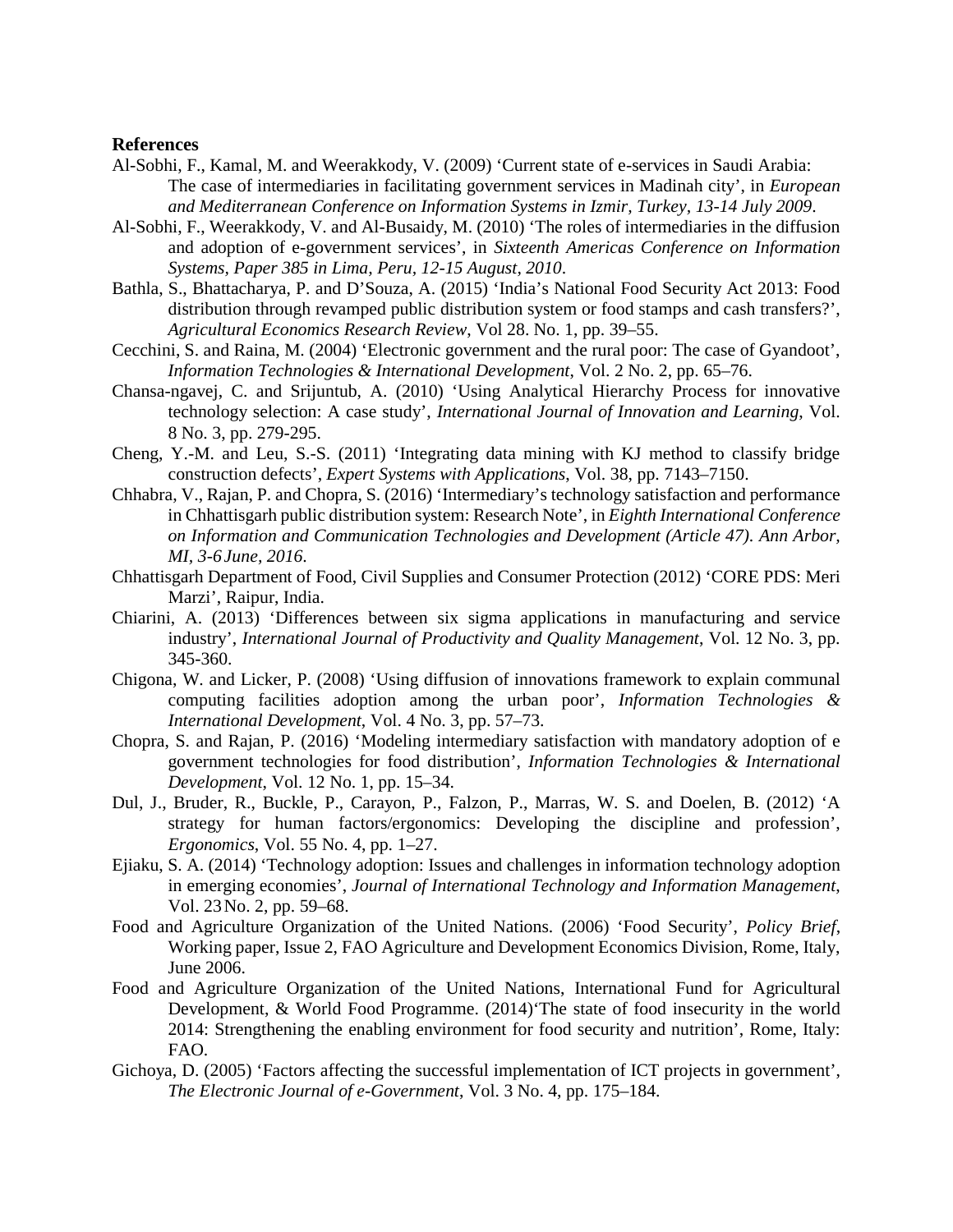- Grover, A., Chopra, S. and Mosher, G. (2016) 'Food safety modernization act: A quality management approach to identify and prioritize factors affecting adoption of preventive controls among small food facilities', *Food Control*, Vol. 66, pp. 241–249.
- Heeks, R. (2001) 'Understanding e-governance for development', i-Government working paper series. Paper no. 11, Institute for Development Policy and Management, University of Manchester, Manchester, U.K.
- Janssen, M. and Klievink, B. (2009) 'The role of intermediaries in multi-channel service delivery strategies', *International Journal of Electronic Government Research*, Vol. 5 No. 3, pp. 36 46.
- José Tarí, J. (2005) 'Components of successful total quality management', *The TQM magazine*, Vol. 17 No. 2, pp. 182–194.
- Khera, R. (2011) 'India's public distribution system: Utilisation and impact', *Journal of Development Studies*, Vol. 47 No. 7, pp. 1038–1060.
- Kumar, R. and Best, M. L. (2006) 'Impact and sustainability of e-government services in developing countries: Lessons learned from Tamil Nadu, India', *The Information Society*, Vol. 22 No. (1), pp. 1–12.
- Liao, H.-L. and Lu, H.-P. (2008) 'The role of experience and innovation characteristics in the adoption and continued use of e-learning websites', *Computers & Education*, Vol. 51, pp. 1405–1416.
- Maxwell, J. A. (2013), *Qualitative research design: An interactive approach, 3rd ed.*, Thousand Oaks, CA: Sage.
- McQuater, R. E., Scurr, C. H., Dale, B. G. and Hillman, P. G. (1995) 'Using quality tools and techniques successfully', *The TQM Magazine*, Vol. 7 No. 6, pp. 37–42.
- Meijer, A. (2007) 'Why don't they listen to us? Reasserting the role of ICT in public administration', *Information Policy*, Vol. 12, pp. 233–242.
- Morris, M. G. and Venkatesh, V. (2000) 'Age differences in technology adoption decisions: Implications for a changing work force', *Personnel Psychology*, Vol. 53 No. 2, pp. 375–403.
- Oke, S.A., Ofiabulu, C.E., Banjo, A.A., Akanbi, O.G. and Oyawale, F.A. (2008) 'The combined application of Quality Function Deployment and Pareto analysis for hotel services improvement', *International Journal of Productivity and Quality Management*, Vol. 3 No. 2, pp. 241-262.
- Omekwu, C. (2003) 'Current issues in accessing documents published in developing countries', *Interlending & Document Supply*, Vol. 31, No. 2, pp. 130–137.
- Palvia, S. C. J. and Sharma, S. S. (2007) 'E-government and e-governance: Definitions/domain framework and status around the world', in Agarwal. A. and Ramana, F.V. (Ed.), *Foundations of E-governance: 5th International Conference on E-governance, Hyderabad, India, 28-30 December 2007*.
- Puri, R. (2012) 'Reforming the public distribution system: Lessons from Chhattisgarh', *Economic & Political Weekly*, Vol. 48 No. 5.
- Rajalekshmi, K. G. (2007) 'E-governance services through telecenters: The role of human intermediary and issues of trust', *Information Technologies and International Development*, Vol. 4 No. 1, pp. 19–35.
- Ramesh, N. and Ravi, A. (2013) 'TQM tools and techniques in promoting team working culture in the manufacturing organisations', *International Journal of Productivity and Quality Management*, Vol. 12 No. 4, pp. 466-479.
- Rana, N. P., Dwivedi, Y. K. and Williams, M. D. (2013) 'A meta-analysis of existing research on citizen adoption of e-government', *Information Systems Frontiers*, Vol. 17, pp. 547–563.
- Rao, T. P. R. (2004) 'ICT and e-governance for rural development', in *Symposium on Governance in Development: Issues, Challenges and Strategies, Institute of Rural Management, Anand, Gujarat, India, December 2004.*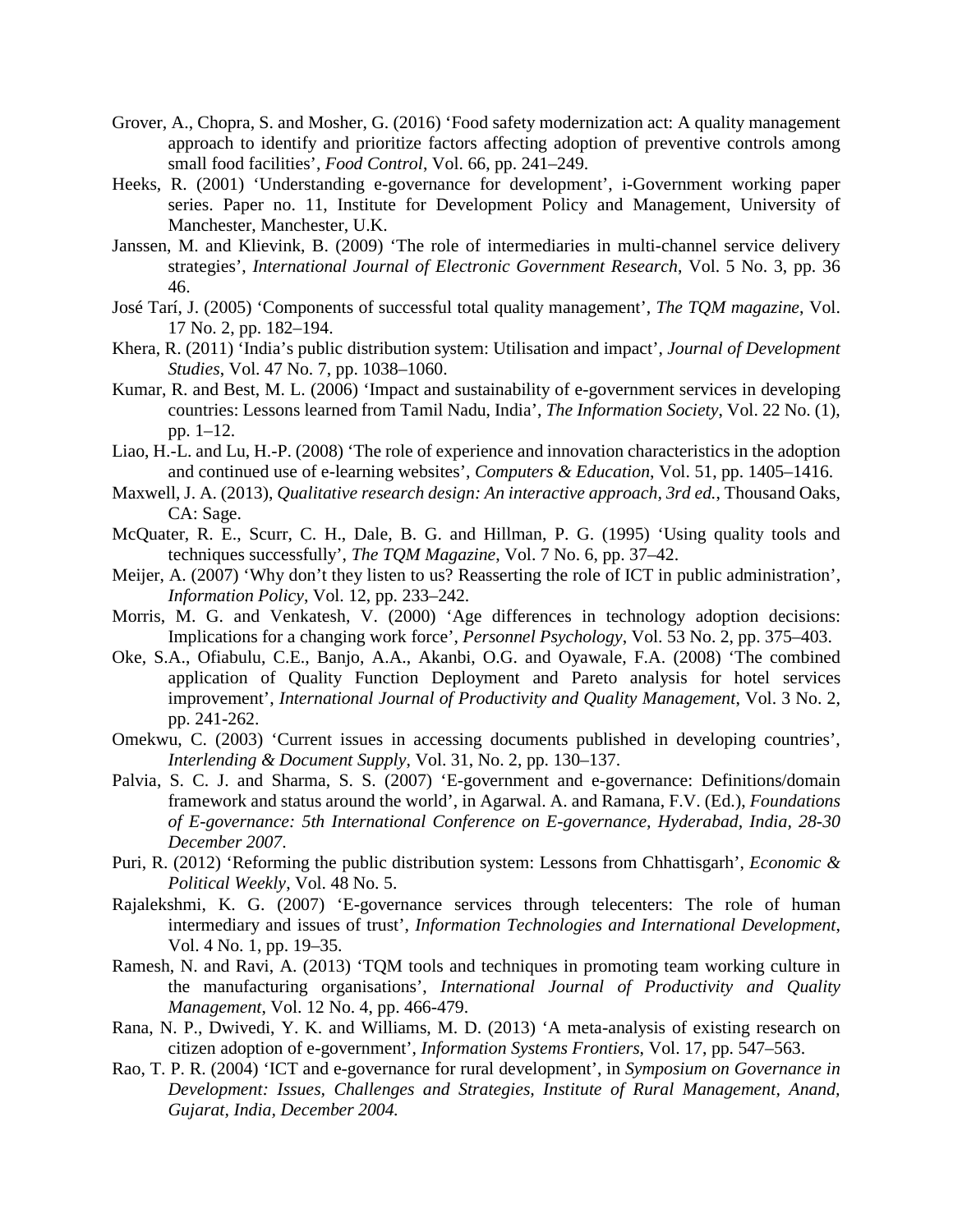- Reid, R.A. and Cseko, G.C. (2006) 'Support service process improvement: An application within a University Health Sciences Center', *International Journal of Productivity and Quality Management*, Vol. 1 No. 4, pp. 339-362.
- Sein, M. K. and Furuholt, B. (2012) 'Intermediaries: Bridges across the digital divide', *Information Technology for Development*, Vol. 18 No. 4, pp. 332–344.
- Singh, J. and Singh, H. (2014) 'Performance enhancement of a manufacturing industry by using continuous improvement strategies – A case study', *International Journal of Productivity and Quality Management*, Vol. 14 No. 1, pp. 36-65
- Tague, N. R. (2005), *The quality toolbox, 2nd ed.*, American Society of Quality Press, Milwaukee, WI.
- Weerakkody, V., El-Haddadeh, R., Al-Sobhi, F., Shareef, M. A. and Dwivedi, Y. K. (2013) 'Examining the influence of intermediaries in facilitating e-government adoption: An empirical investigation', *International Journal of Information Management,* Vol. 33, pp. 716 725.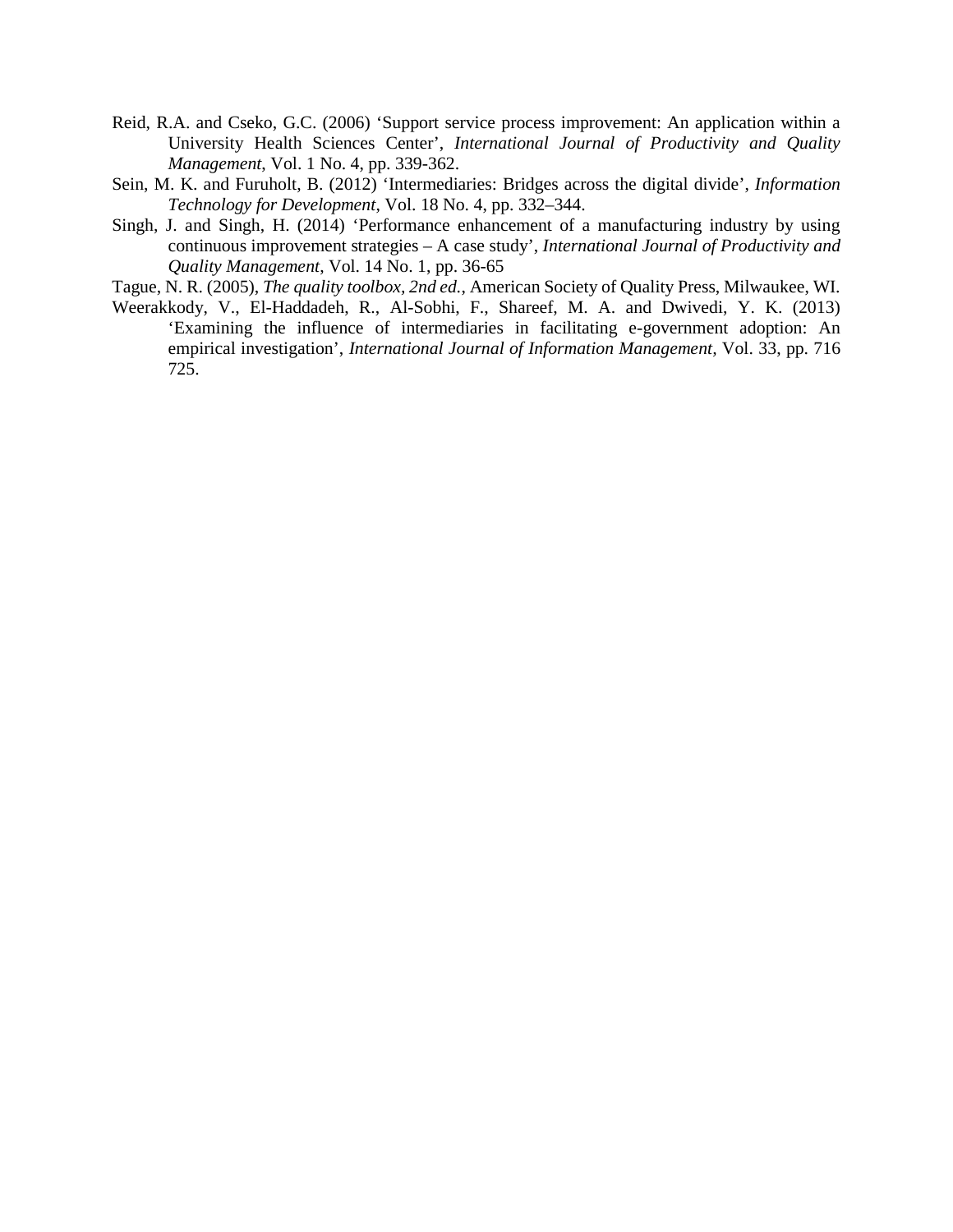# **Appendix**

| <b>Challenge</b>                                        | <b>Description</b>                                                                                                                                                         |
|---------------------------------------------------------|----------------------------------------------------------------------------------------------------------------------------------------------------------------------------|
| <b>Device Design: Hardware</b>                          |                                                                                                                                                                            |
| <b>Small device size</b>                                | Small device, buttons, and screen size made the device inconvenient for                                                                                                    |
|                                                         | salespeople to use.                                                                                                                                                        |
| <b>Faulty touch mechanism</b>                           | Unresponsive devices made handling them inconvenient during transactions.                                                                                                  |
| <b>High transaction time</b>                            | Slow device speed and slow working of salespeople led to longer transaction time                                                                                           |
|                                                         | and beneficiary dissatisfaction.                                                                                                                                           |
| <b>Short battery life</b>                               | Short battery life made conducting transactions a challenge.                                                                                                               |
| Device display problems                                 | Inaccurate device display was a concern reported by salespeople.                                                                                                           |
| <b>Device buttons</b>                                   | The device's buttons sometimes did not work properly and had to be pressed twice,                                                                                          |
| malfunctions                                            | slowing down service.                                                                                                                                                      |
| <b>Offline</b> operation mode                           | Using the device in offline mode was a challenge because stock did not get updated                                                                                         |
|                                                         | once the device was used in the offline mode.                                                                                                                              |
| <b>Device Design: Software</b>                          |                                                                                                                                                                            |
|                                                         |                                                                                                                                                                            |
| <b>Upgrade of software</b>                              | Software installed in POS device was old and needed upgrading.                                                                                                             |
| Device-generated daily<br>transaction report            | Salespeople wanted devices to generate a daily transaction report at the end of each<br>day so they could more easily track the quantity of each commodity sold to various |
|                                                         | cardholder types.                                                                                                                                                          |
| List of beneficiaries in                                | POS devices must contain a list of all the beneficiaries.                                                                                                                  |
| <b>POS</b> devices                                      |                                                                                                                                                                            |
|                                                         |                                                                                                                                                                            |
| <b>Real-time stock</b>                                  | POS devices did not display real-time stock information; they did not update once a                                                                                        |
| information                                             | transaction was completed, leading to a mismatch in the actual quantity of                                                                                                 |
|                                                         | commodities available and that shown by POS devices.                                                                                                                       |
| <b>Stock and price</b>                                  | Because people in different income categories are eligible for different                                                                                                   |
| information by income                                   | commodities at different costs, salespeople wanted stock eligibility and cost<br>information to be made available on POS devices.                                          |
| category<br><b>Process Design</b>                       |                                                                                                                                                                            |
|                                                         |                                                                                                                                                                            |
| Long wait time                                          | Long wait time and long queues made the process of carrying out transactions very                                                                                          |
|                                                         | time consuming, leading to impatience and quarrels between beneficiaries and fair                                                                                          |
|                                                         | price shop salespeople and also shop deterioration and loss of business due to high<br>beneficiary dissatisfaction.                                                        |
| Double entry of                                         | Requirement of entering each transaction twice, both using POS devices and in the                                                                                          |
| transactions                                            | register after completing transaction was a challenge and deemed unnecessary by                                                                                            |
|                                                         | salespeople.                                                                                                                                                               |
| <b>Registering transactions</b>                         | Salespeople wanted the government to allow them to register transactions later,                                                                                            |
| later                                                   | after they provided commodities to beneficiaries, to help provide faster service.                                                                                          |
| <b>Automatic quantity entry</b>                         | Improved technology needed so that quantity to be distributed is automatically                                                                                             |
|                                                         | entered into the device and not required to be entered by the salesperson, who                                                                                             |
|                                                         | could misuse the system by entering the wrong quantity.                                                                                                                    |
| <b>Automatic money</b>                                  | Handling cash was a challenge; salespeople wanted beneficiary smartcards to be                                                                                             |
| transfer between                                        | linked to the shop's bank accounts so that money could be deducted directly from                                                                                           |
| beneficiary and shop                                    | beneficiary's smartcard and debited to fair price shop owner's bank account, which                                                                                         |
|                                                         | would be a less complex process.                                                                                                                                           |
| <b>Manual transactions</b>                              | Salespeople wanted transactions to be processed through manual registers when                                                                                              |
| when device doesn't work                                | they were unable to carry out transactions such as when POS devices broke down                                                                                             |
|                                                         | or did not work due to network issues.                                                                                                                                     |
| <b>Link POS to Civil</b><br><b>Supplies Corporation</b> | Link transactions from POS devices Civil Supplies Corporation (CSC, responsible<br>for procuring food grains and other commodities from the Food Corporation of            |
|                                                         | India and distributing them to fair price shops) so that once stock in the fair price                                                                                      |

*Challenges Faced in Adopting Point of Sale Devices Grouped by Theme*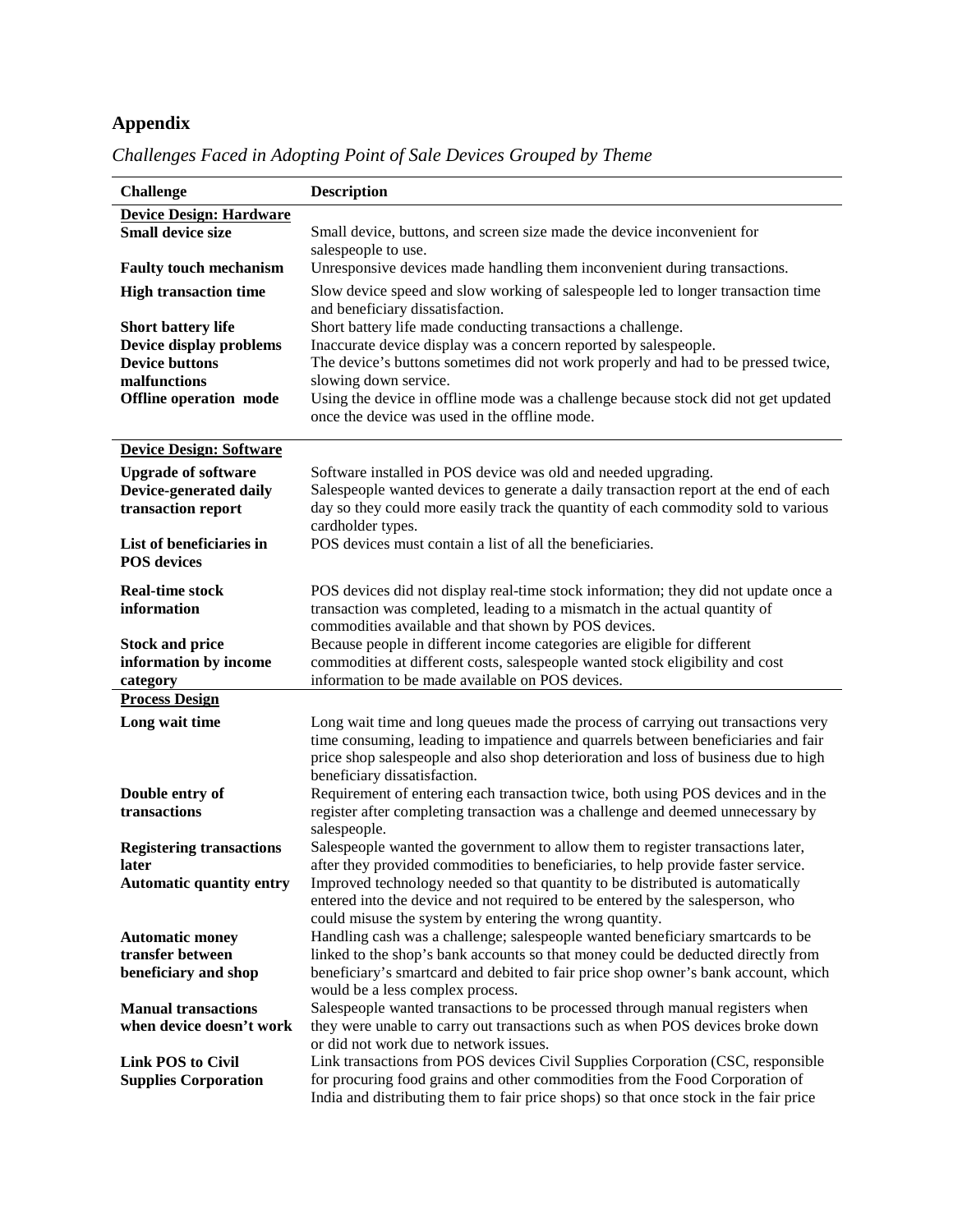| shop was depleted, CSC was automatically informed and provided more stock om<br>time.                                                                                                                                                                                |
|----------------------------------------------------------------------------------------------------------------------------------------------------------------------------------------------------------------------------------------------------------------------|
| It was not possible to serve beneficiaries if they did not have their smartcard at the<br>time of transaction.                                                                                                                                                       |
| Only one transaction at a time were possible with POS devices, leading to longer<br>wait times for beneficiaries, which led to dissatisfaction for both beneficiaries and<br>salespeople.                                                                            |
| Salespeople wanted POS devices changed so that beneficiaries could pay at a later<br>date in case they were out of cash, an acceptable practice before POS devices were<br>instituted.                                                                               |
|                                                                                                                                                                                                                                                                      |
| Poor network led to failed transactions which caused some customers to leave<br>without their entitlements.                                                                                                                                                          |
| Only one device was available for each fair price shop, which meant salespeople<br>could only provide entitlements to one person at a time.                                                                                                                          |
| Government must provide call centre facility where salespeople can get POS-<br>related complaints and queries recorded and answered.                                                                                                                                 |
|                                                                                                                                                                                                                                                                      |
| Salespeople wanted basic training to solve various POS issues at their end.<br>Salespeople wanted field engineers to be in contact with them more often.                                                                                                             |
| Government should provide the ability to get insurance because device damage and<br>theft was a major concern.                                                                                                                                                       |
| Salespeople had to bear the cost of the ethernet cable when it got damaged.<br>Salespeople reported that buying paper rolls for billing was a challenge, and they<br>wanted the government to either provide them or reimburse the amount they spent<br>buying them. |
| Government must provide facility to recharge SIM cards.                                                                                                                                                                                                              |
| Repeat                                                                                                                                                                                                                                                               |
|                                                                                                                                                                                                                                                                      |
| Salespeople sometimes carried out wrong transactions due to their own errors.<br>Design of POS device was such that it could be easily stolen.<br>Repeat                                                                                                             |
|                                                                                                                                                                                                                                                                      |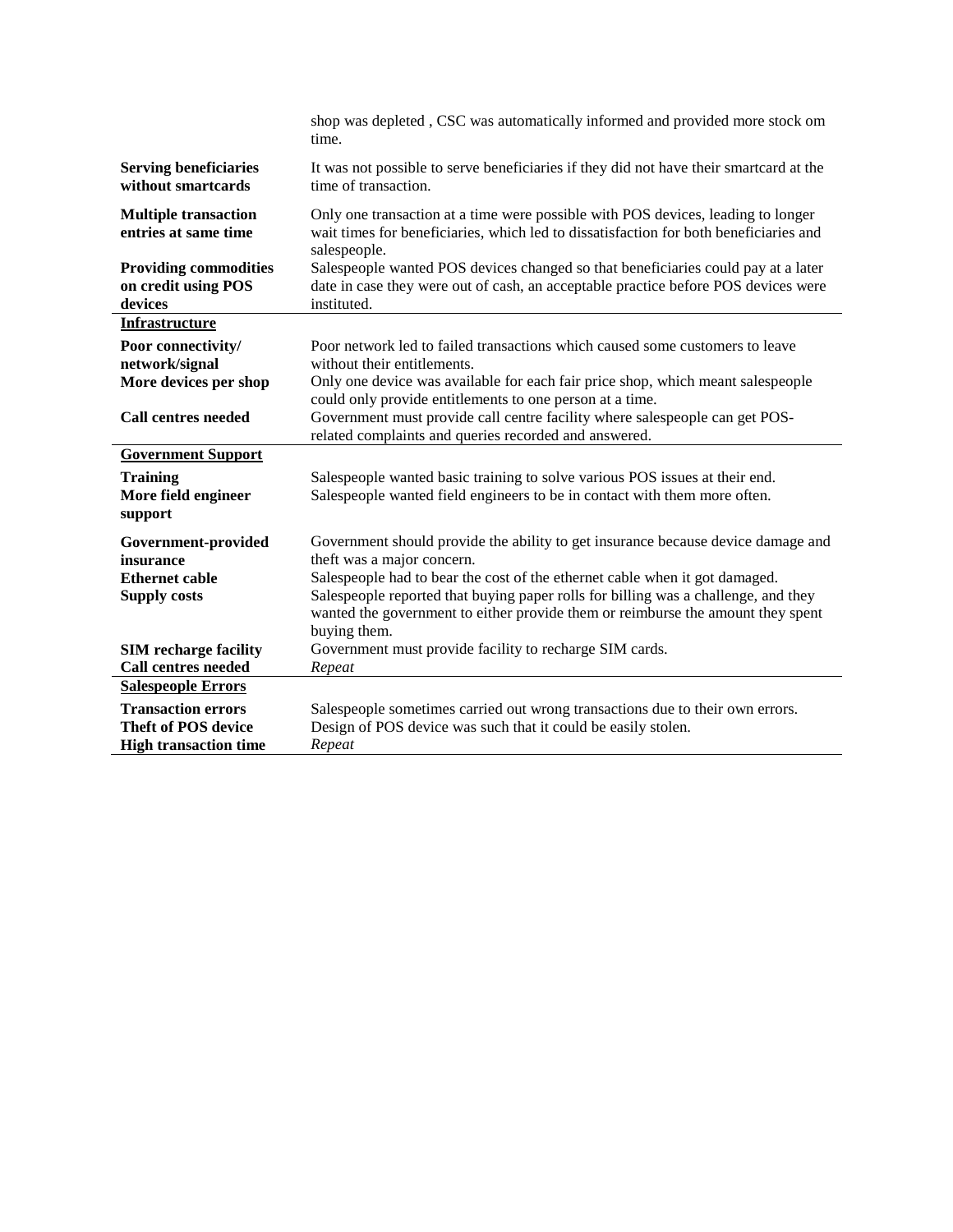



#### **Device Design: Hardware**

- Small device size
- Faulty touch mechanism
- High transaction time
- Short battery life
- Device display problems
- Device buttons malfunctions
- Offline operation mode

#### **Device Design: Software**

- Upgrade of software
- Device-generated daily transaction report
- List of beneficiaries in POS devices
- Real-time stock information
- Stock and price information by income category

#### **Process Design**

- Long wait time
- Double entry of transactions
- Registering transactions later
- Automatic quantity entry
- Automatic money transfer between beneficiary and shop
- Manual transactions when device doesn't work
- Link POS to Civil Supplies **Corporation**
- Serving beneficiaries without smartcards
- Multiple transaction entries at same time
- Providing commodities on credit using POS devices

#### **Infrastructure**

- Poor connectivity/ network/ signal
- More devices per shop
- Call centers needed

#### **Government Support**

- Training
- More field engineer support
- Government-provided insurance
- Ethernet cable
- Supply costs
- SIM recharge facility
- Call centers needed

#### **Salespeople Errors**

- Transaction errors
- Theft of POS device
- High transaction time

*Figure 2.* Six themes identified by affinity diagram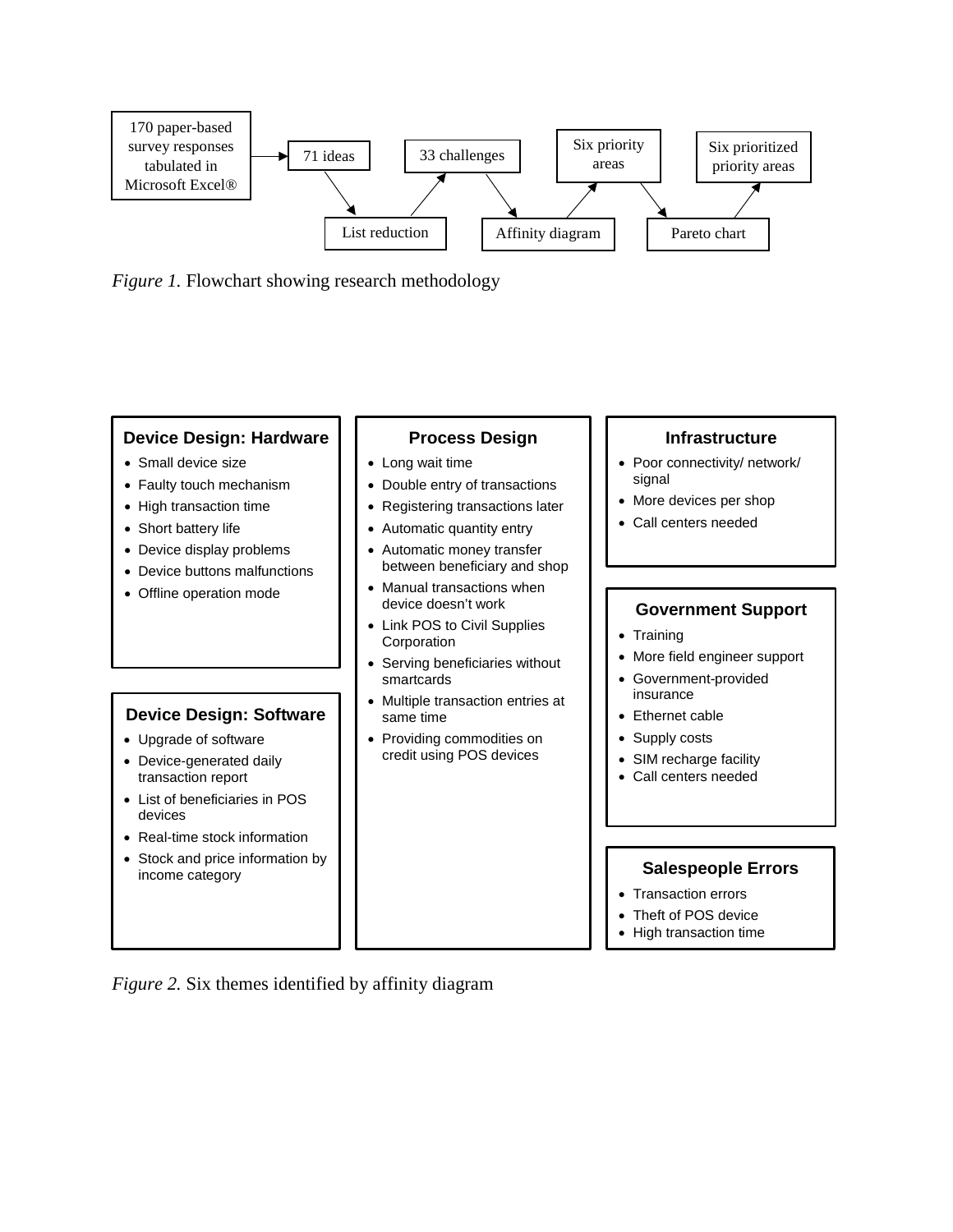

*Figure 3.* Pareto chart showing priority areas.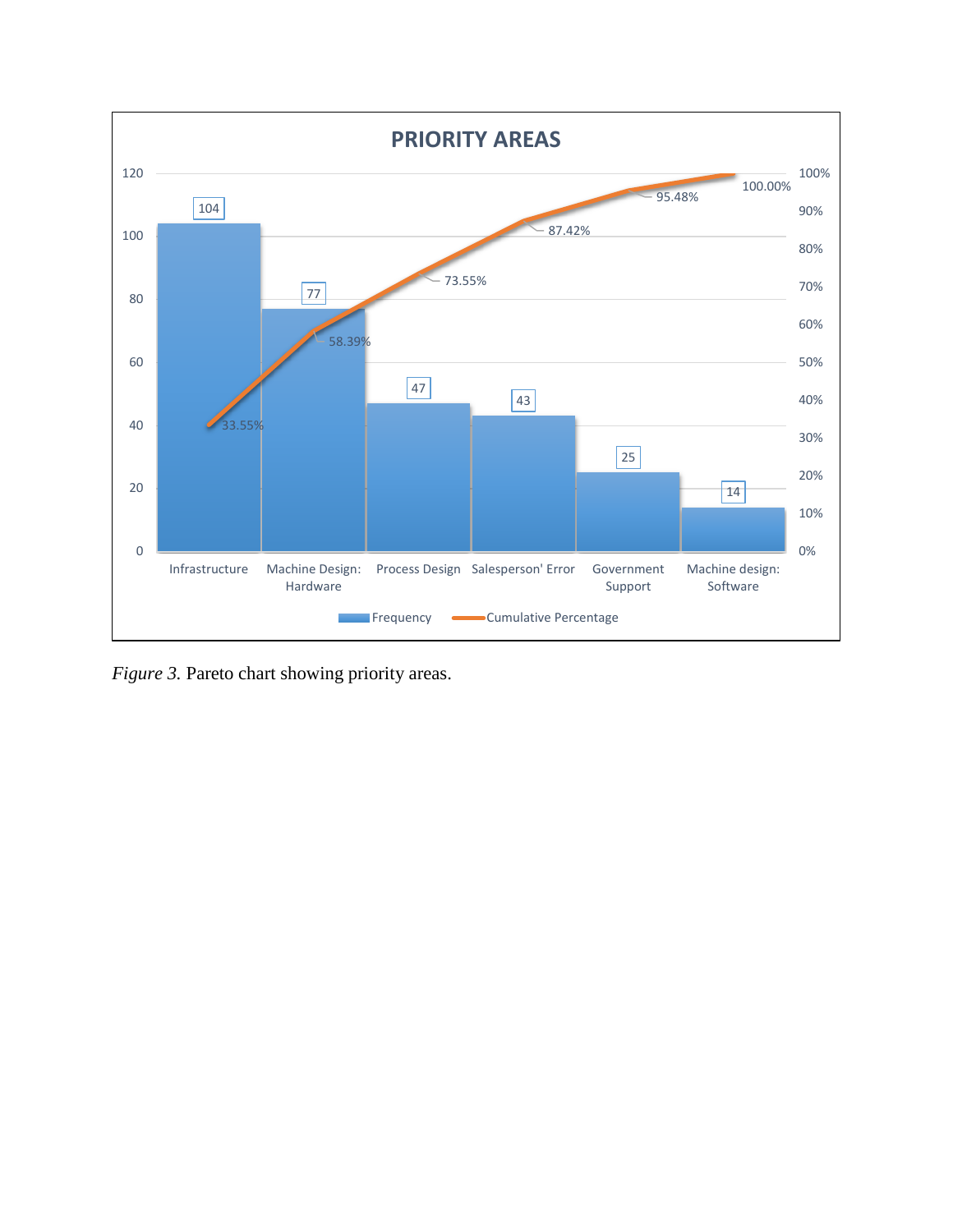# Table 1

| <b>Tools</b>                            | Description                                                                                                                                                                                                         | Examples                                                                                                                                                   |  |
|-----------------------------------------|---------------------------------------------------------------------------------------------------------------------------------------------------------------------------------------------------------------------|------------------------------------------------------------------------------------------------------------------------------------------------------------|--|
| Idea creation tools                     | To create new ideas and to organize a complex<br>list of ideas for easier analysis (José Tarí,<br>2005; Tague, 2005)                                                                                                | Affinity diagram, benchmarking,<br>brainstorming, mind maps                                                                                                |  |
| Process analysis tools                  | To understand and analyse a process or a set of<br>activities taken from the process (Tague,<br>2005). These tools are used for process<br>planning, resource management, and analysis<br>of work flow (Bal, 1998)  | Flowchart, requirements table,<br>critical to quality analysis, cause<br>and effect analysis, relations<br>diagram, work flow diagram,<br>house of quality |  |
| Planning and<br>implementation tools    | These tools are used to manage projects from<br>the project planning and initiation stages to the<br>project implementation and completion stages<br>(José Tarí, 2005)                                              | Checklist, contingency diagram,<br>project charter, presentations,<br>arrow diagrams, potential<br>problem analysis                                        |  |
| Data collection and<br>analysis tools   | To collect and analyse data using standard<br>charts, tables, and graphs (Bunney and Dale,<br>1997)                                                                                                                 | Pareto chart, box plot, control<br>chart, run chart, stratification,<br>sampling                                                                           |  |
| Cause analysis tools                    | To help individuals and teams identify root<br>cause of problems in order to avoid improper<br>utilization of resources by employing them to<br>address symptoms instead of the root cause<br>(Sarkar et al., 2013) | Fishbone diagram, failure modes<br>and effects diagram, fault tree<br>analysis, scatter plot, why-why<br>diagram                                           |  |
| Decision-making and<br>evaluation tools | To choose the best decision out of available<br>choices and evaluate decision and project<br>outcomes (Tague, 2005)                                                                                                 | List reduction, decision matrix,<br>decision tree, prioritization<br>matrix                                                                                |  |

*Types of Quality Management Tools: Description and Examples*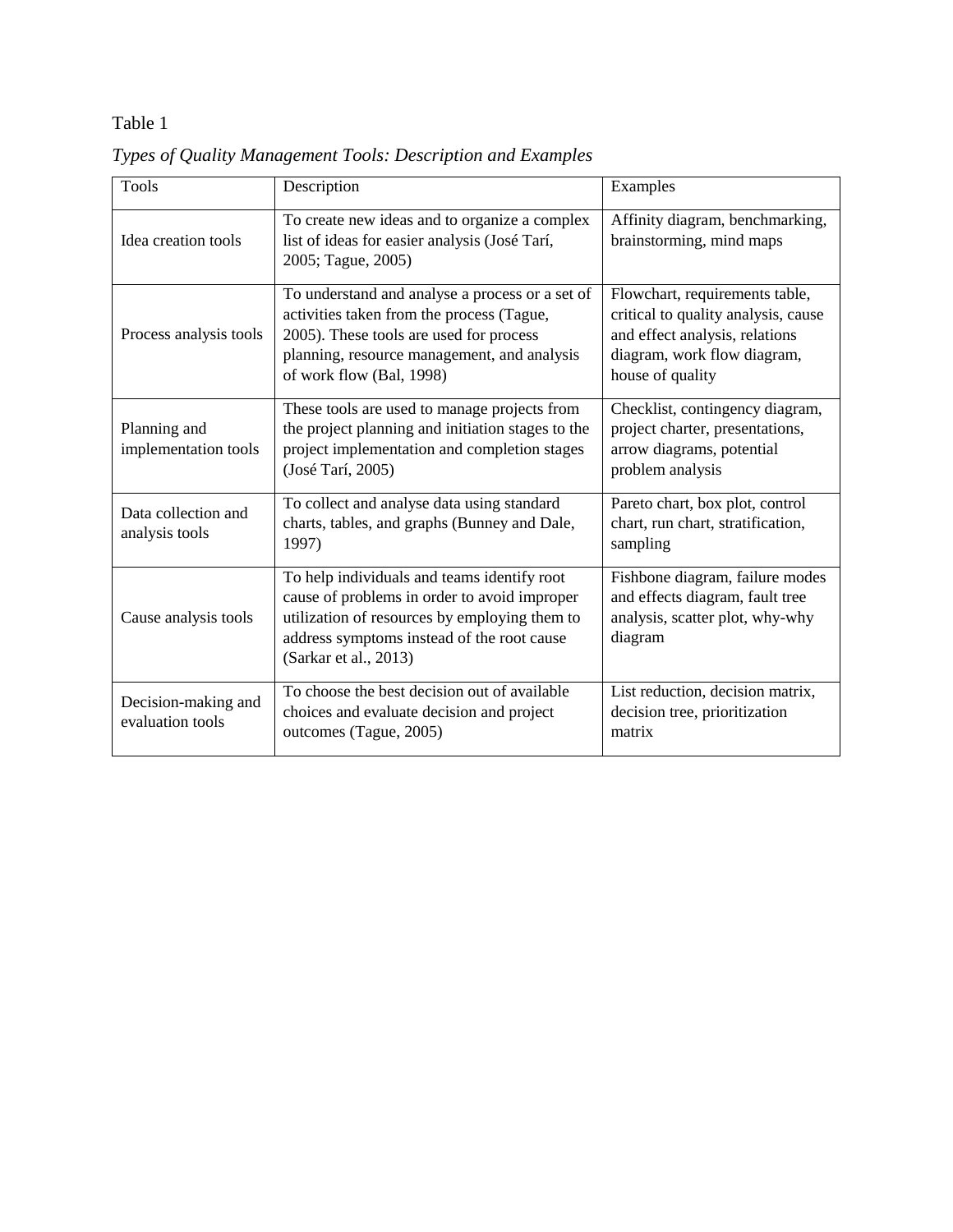| able |  |
|------|--|
|------|--|

*Sample Descriptive Statistics*

| Variable                                        | Frequency      | Percentage |
|-------------------------------------------------|----------------|------------|
| Age (years)                                     |                |            |
| $\leq$ 20                                       | $\overline{4}$ | 2.35       |
| $21 - 30$                                       | 62             | 36.47      |
| $31 - 40$                                       | 52             | 30.59      |
| $41 - 50$                                       | 27             | 15.88      |
| $51 - 60$                                       | 13             | 7.65       |
| No Response                                     | 12             | 7.06       |
| Gender                                          |                |            |
| Female                                          | 13             | 7.65       |
| Male                                            | 153            | 90.00      |
| No Response                                     | $\overline{4}$ | 2.35       |
| Experience with fair price shops (years)        |                |            |
| $\leq 10$                                       | 116            | 68.23      |
| $11 - 20$                                       | 31             | 18.24      |
| $\geq$ 21                                       | 13             | 7.65       |
| No Response                                     | 10             | 5.88       |
| Experience with POS devices (months)            |                |            |
| $\leq$ 12                                       | 73             | 42.94      |
| $13 - 24$                                       | 74             | 43.53      |
| $\geq$ 25                                       | 14             | 8.24       |
| Not available                                   | 9              | 5.29       |
| <b>Education</b> level                          |                |            |
| Primary (Up to $5th$ grade)                     | 7              | 4.12       |
| Secondary (Up to 10 <sup>th</sup> grade)        | 50             | 29.41      |
| Higher Secondary (Up to 12 <sup>th</sup> grade) | 54             | 31.76      |
| Bachelor's and higher                           | 55             | 32.35      |
| No Response                                     | $\overline{4}$ | 2.35       |